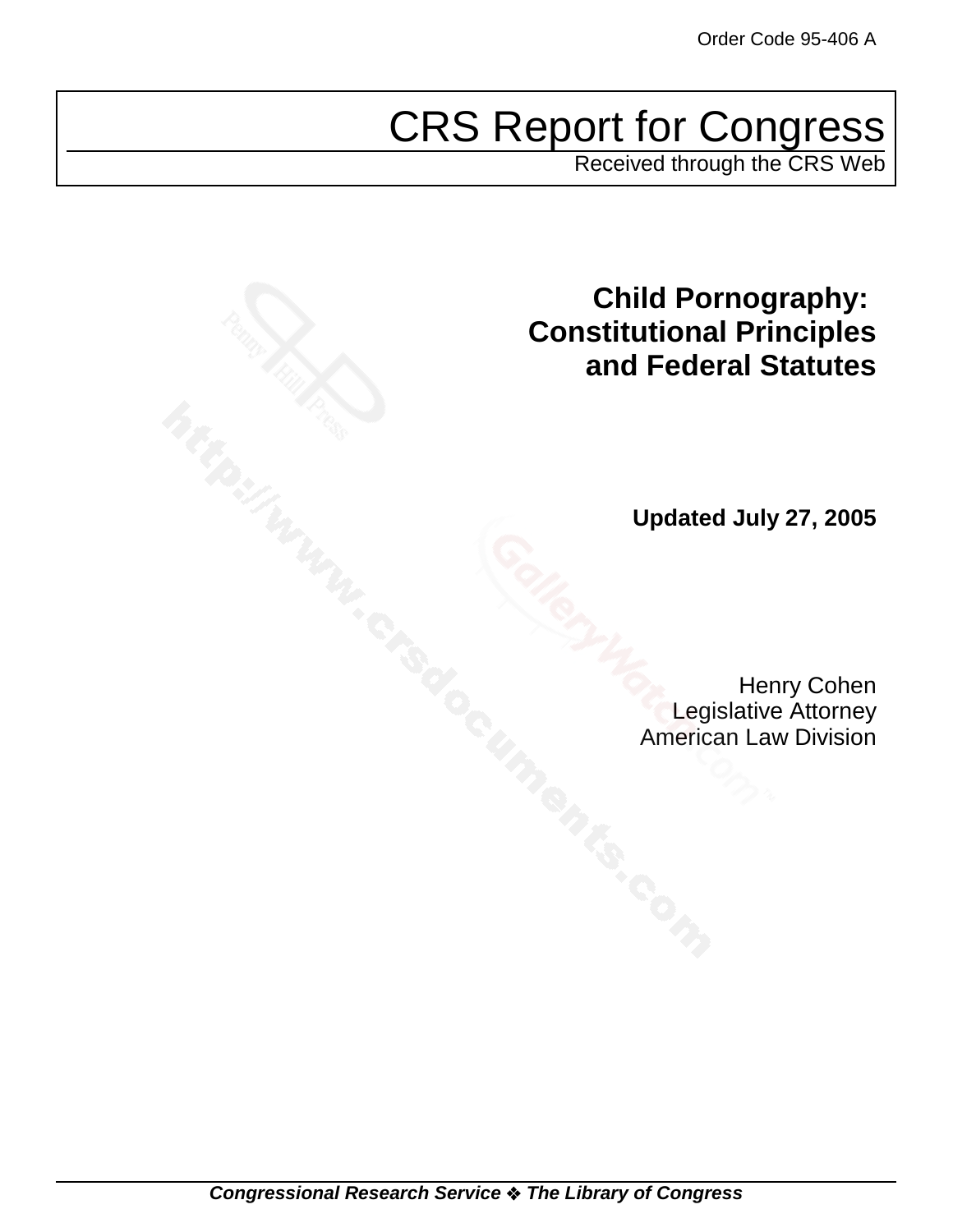# Child Pornography: Constitutional Principles and Federal Statutes

#### **Summary**

The First Amendment provides: "Congress shall make no law . . . abridging the freedom of speech, or of the press." Although the First Amendment, in general, protects pornography, the Supreme Court has held that it does not protect two types of pornography: obscenity and child pornography. Consequently, the government may, and has, banned them.

Child pornography is material that visually depicts sexual conduct by children, and is unprotected by the First Amendment even when it is not legally obscene. Federal statutes, in addition to making it a crime to transport or receive child pornography in interstate or foreign commerce, prohibit, among other things, the use of a minor in producing pornography, and provide for criminal and civil forfeiture of real and personal property used in making child pornography, and of the profits of child pornography. In addition, child pornography crimes are included among the predicate offenses that may give rise to a violation of the Federal Racketeer Influenced and Corrupt Organizations Act.

The Child Pornography Prevention Act of 1996, P.L. 104-208, 110 Stat. 3009- 26, added a definition of "child pornography" that include visual depictions of what appears to be a minor engaging in explicit sexual conduct, even if no actual minor was used in producing the depiction. In *Ashcroft v. Free Speech Coalition* (2002), the Supreme Court held this provision unconstitutional to the extent that it prohibited pictures that were not produced with actual minors. In response to *Ashcroft*, Congress enacted the Prosecutorial Remedies and Other Tools to end the Exploitation of Children Today Act of 2003, or the PROTECT Act, Public Law 108- 21, which would again ban some non-obscene child pornography that was produced without an actual minor.

The Children's Internet Protection Act (CIPA), P.L. 106-554 (2000), amended three federal statutes to provide that a school or library may not use funds it receives under these statutes to purchase computers used to access the Internet, or to pay the direct costs of accessing the Internet, and may not receive universal service discounts, unless the school or library enforces a policy to block or filter minors' Internet access to visual depictions that are obscene, child pornography, or harmful to minors; and enforces a policy to block or filter adults' Internet access to visual depictions that are obscene or child pornography. Filters may be disabled, however, "for bona fide research or other lawful purpose." On June 23, 2003, the Supreme Court held CIPA constitutional.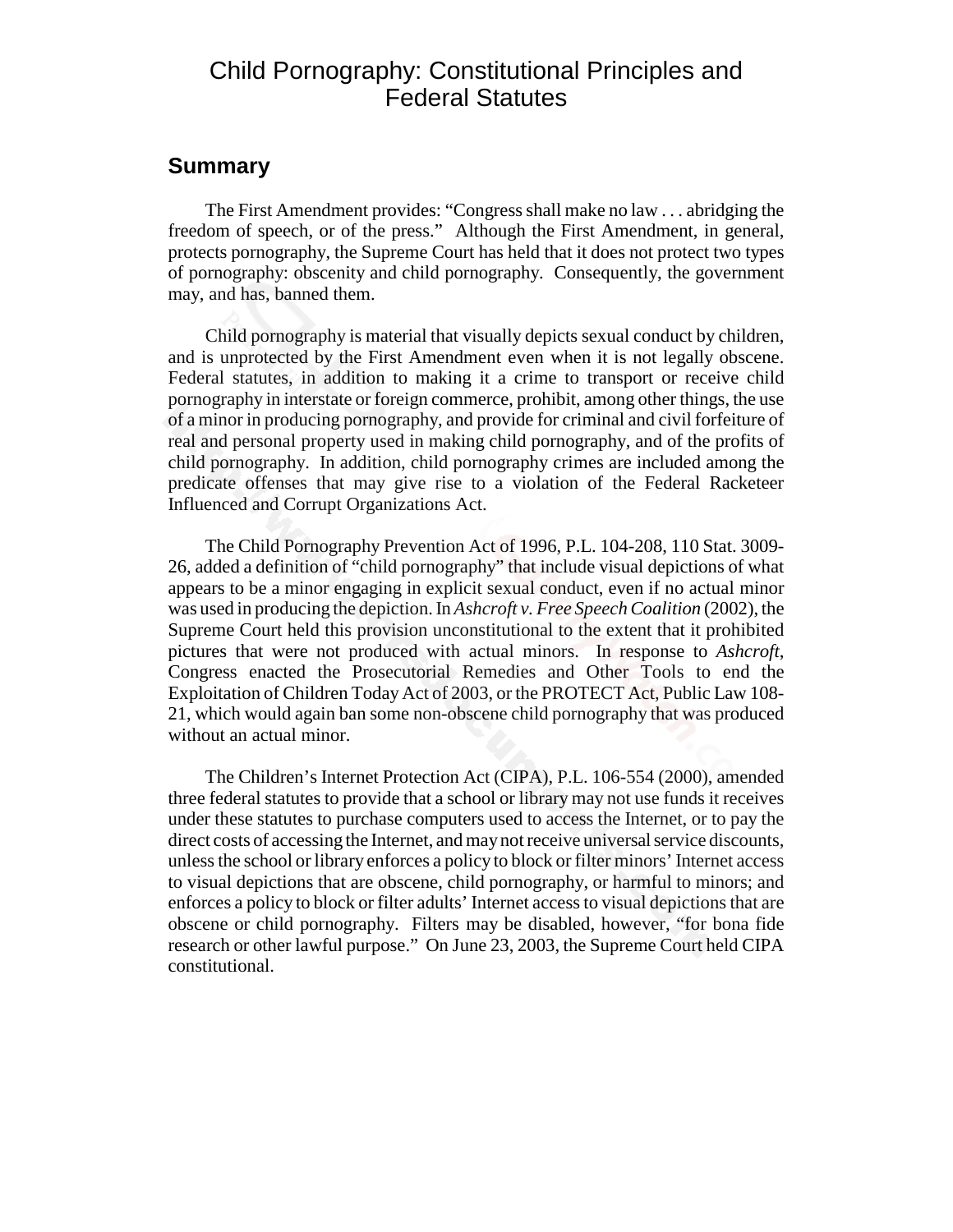# **Contents**

| Section 2251A $\ldots \ldots \ldots \ldots \ldots \ldots \ldots \ldots \ldots \ldots \ldots \ldots$<br>Section 2255 |
|---------------------------------------------------------------------------------------------------------------------|
|                                                                                                                     |
|                                                                                                                     |
| S. COM                                                                                                              |
|                                                                                                                     |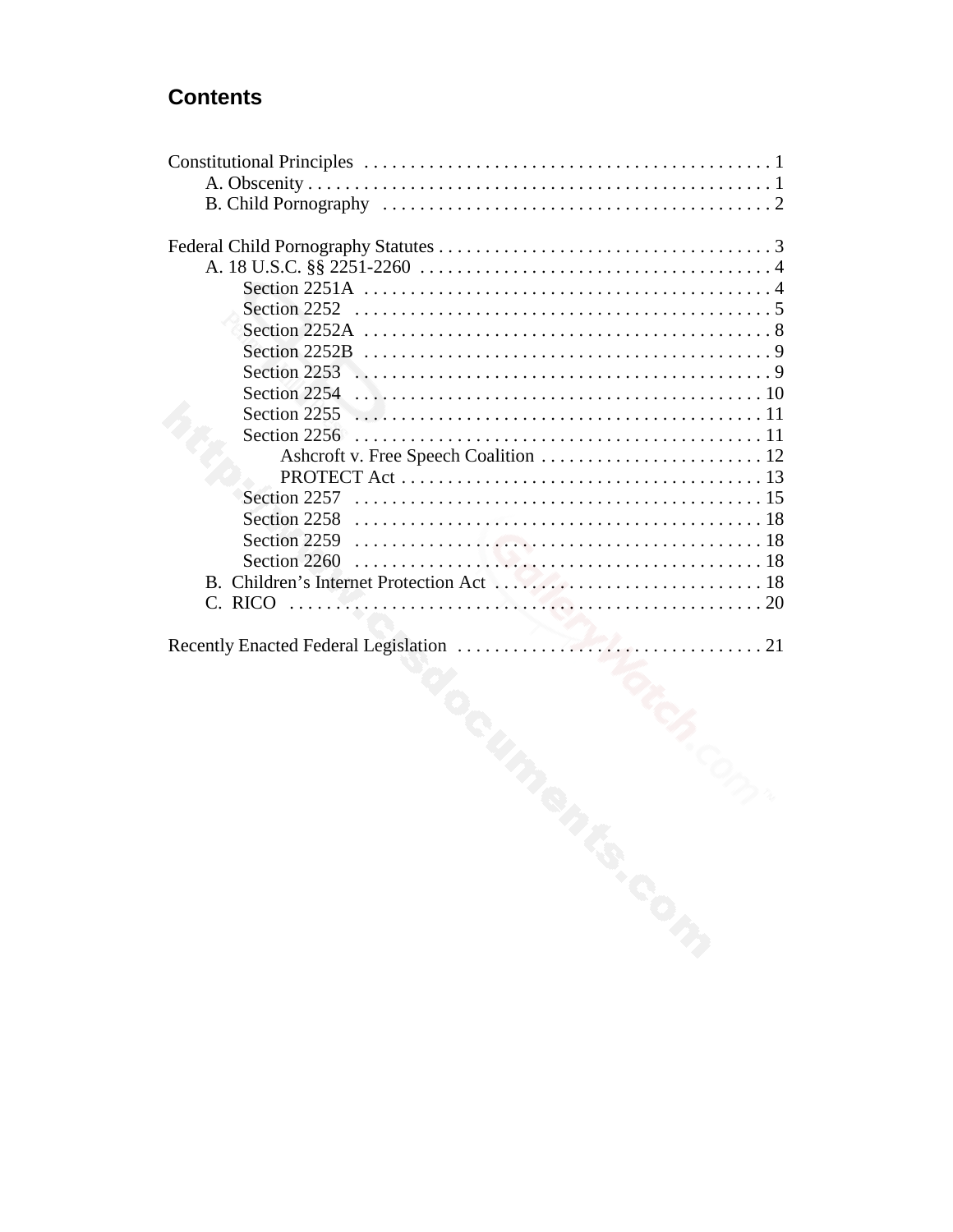# Child Pornography: Constitutional Principles and Federal Statutes

### **Constitutional Principles**

The First Amendment provides: "Congress shall make no law . . . abridging the freedom of speech, or of the press."<sup>1</sup> In general, the First Amendment protects pornography, with this term being used to mean any erotic material. The Supreme Court, however, has held that the First Amendment does not protect two types of pornography: obscenity and child pornography. Consequently, they may be banned on the basis of their content, and federal law prohibits the mailing of child pornography as well as its transport or receipt in interstate or foreign commerce by any means, including by computer.

### **A. Obscenity2**

Most pornography is not legally obscene; to be obscene, pornography must, at a minimum, "depict or describe patently offensive 'hard core' sexual conduct." *Miller v. California*, 413 U.S. 15, 27 (1973). The Supreme Court has created a threepart test, known as the *Miller* test, to determine whether a work is obscene. The *Miller* test asks:

(a) whether the "average person applying contemporary community standards" would find that the work, taken as a whole, appeals to the prurient interest; (b) whether the work depicts or describes, in a patently offensive way, sexual conduct specifically defined by the applicable state law; and (c) whether the work, taken as a whole, lacks serious literary, artistic, political, or scientific value.<sup>3</sup>

<sup>&</sup>lt;sup>1</sup> Despite its literal words, the First Amendment applies not just to Congress, but equally to all branches of the federal government and the state governments. Gitlow v. New York, 268 U.S. 652 (1925).

<sup>2</sup> For additional information, see, *Obscenity and Indecency: Constitutional Principles and Federal Statutes* (CRS Report 95-804 A).

<sup>3</sup> 413 U.S. at 24 (citation omitted). In *Pope v. Illinois*, 481 U.S. 497, 500 (1987), the Supreme Court clarified that "the first and second prongs of the Miller test – appeal to prurient interest and patent offensiveness – are issues of fact for the jury to determine applying contemporary community standards." However, as for the third prong, "[t]he proper inquiry is not whether an ordinary member of any given community would find serious literary, artistic, political, or scientific value in allegedly obscene material, but whether a reasonable person would find such value in the material, taken as a whole."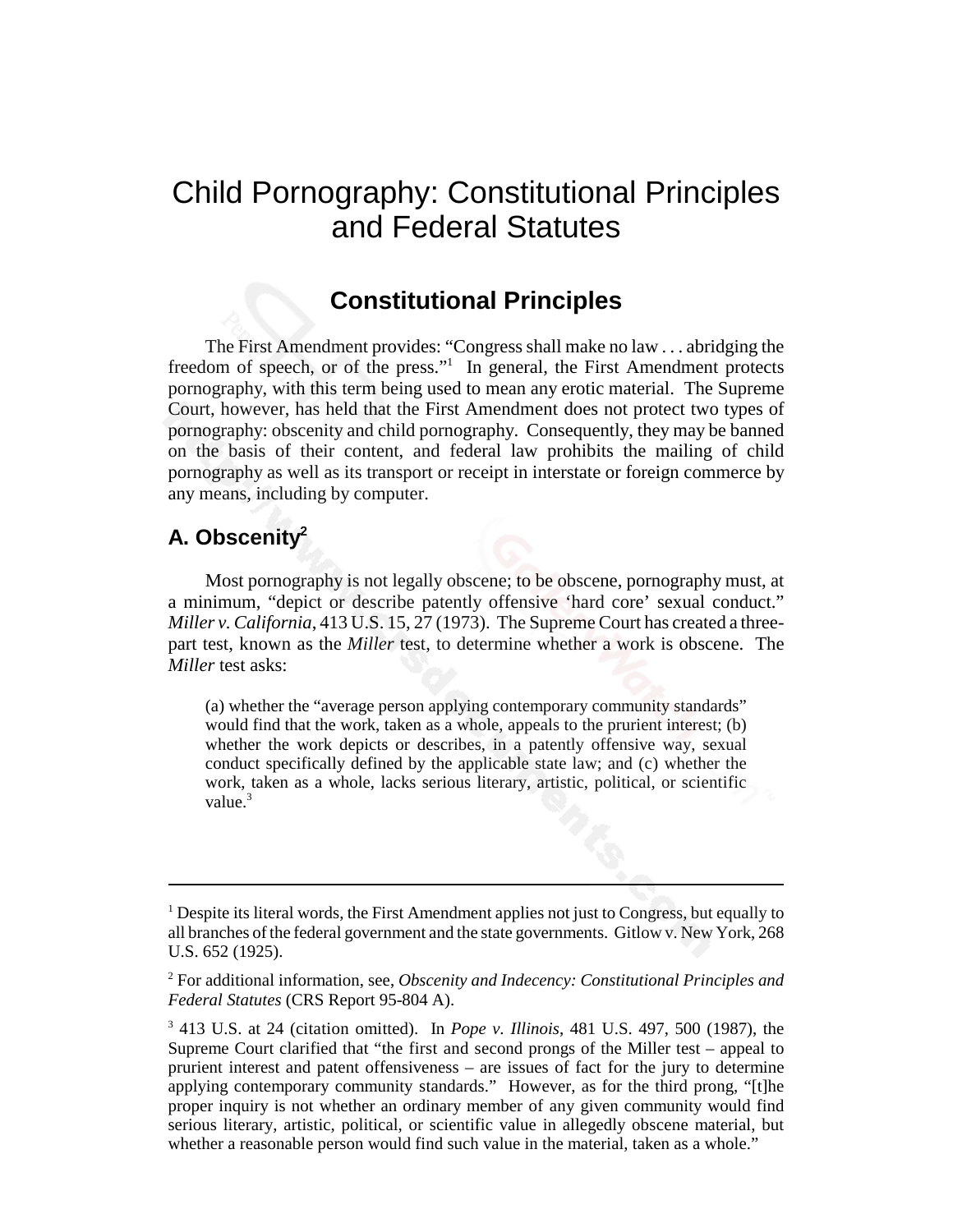The Supreme Court has allowed one exception to the rule that obscenity, as defined by *Miller*, is not protected under the First Amendment. In *Stanley v. Georgia*, 394 U.S. 557, 568 (1969), the Court held that "mere private possession of obscene material" is protected. The Court wrote:

Whatever may be the justifications for other statutes regulating obscenity, we do not think they reach into the privacy of one's own home. If the First Amendment means anything, it means that a State has no business telling a man, sitting alone in his house, what books he may read or what films he may watch.

*Id*. at 565.4

#### **B. Child Pornography**

Child pornography is material that "*visually* depicts sexual conduct by children below a specified age."5 *New York v. Ferber*, 458 U.S. 747, 764 (1982) (emphasis in original). It is unprotected by the First Amendment even when it is not legally obscene; i.e., child pornography need not meet the *Miller* test to be banned.<sup>6</sup> However, the Court held in *Ferber* that, as with obscenity,

the conduct to be prohibited must be defined by the applicable state  $law$ , as written or authoritatively construed. . . . The category of "sexual conduct" proscribed must also be suitably limited and described.

*Id*. at 764.

In *Massachusetts v. Oakes*, 491 U.S. 576, 579 (1989), the Supreme Court considered a Massachusetts statute that made it a crime knowingly to permit a child under 18 "to pose or to be exhibited in a state of nudity . . . for purpose of visual representation or reproduction in any book, magazine, pamphlet, motion picture film, photograph, or picture." The defendant in the case had been convicted for taking topless photographs of his 14-year-old stepdaughter, but the Massachusetts Supreme

<sup>4</sup> Subsequently, however, the Supreme Court rejected the claim that under *Stanley* there is a constitutional right to provide obscene material for private use (United States v. Reidel, 402 U.S. 351 (1971)), or to acquire it for private use (United States v. 12 200-Ft. Reels of Film, 413 U.S. 123 (1973)). The right to possess obscene material does not imply the right to provide or acquire it, because the right to possess it "reflects no more than . . . the law's 'solicitude to protect the privacies of the life within [the home].'" *Id*. at 127.

<sup>&</sup>lt;sup>5</sup> Federal law now prohibits some child pornography that was produced without the use of actual minors, but the Supreme Court has declared that such child pornography is protected by the First Amendment. See the discussions of "Section 2252A" and "Section 2256," below.

<sup>&</sup>lt;sup>6</sup> In *Ferber*, the Court noted that a trier of fact "need not find that the material appeals to the prurient interest of the average person; it is not required that sexual conduct portrayed be done so in a patently offensive manner; and the material need not be considered as a whole." 458 U.S. at 764.

<sup>&</sup>lt;sup>7</sup> Or federal law. For the federal statutory definition of "child pornography," see "Section 2256," below.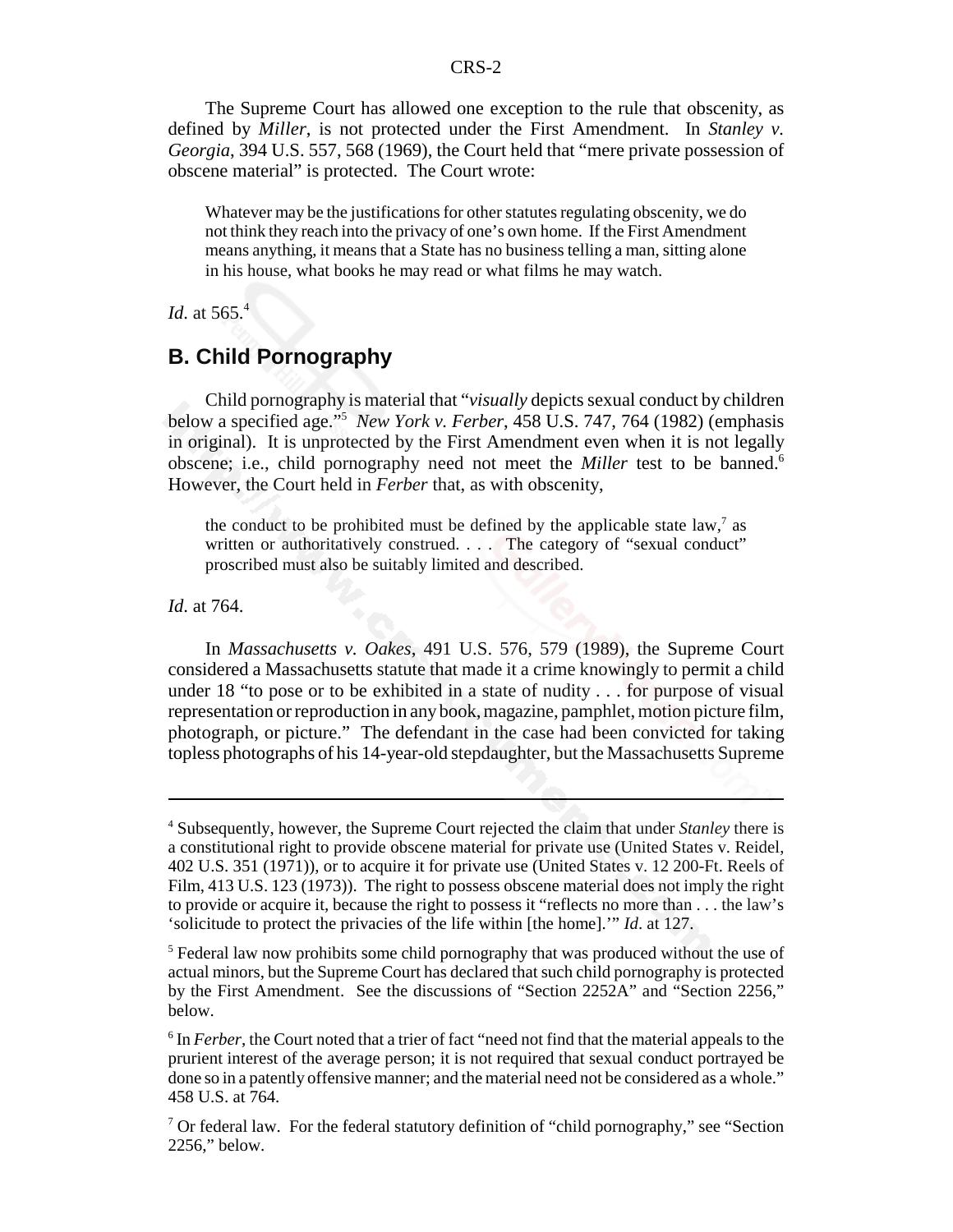Judicial Court reversed on the ground that the statute was overbroad because it would make "a criminal of a parent who takes a frontal view picture of his or her naked oneyear-old running on a beach or romping in a wading pool." *Id*. at 581. While the case was pending before the Supreme Court, the statute was amended to allow convictions only where nude pictures are taken "with lascivious intent." This amendment made moot the question of whether the statute under which the defendant was convicted was overbroad. However, it left open the question whether the statute under which the defendant was convicted could constitutionally be applied to him; i.e., whether his conduct was protected by the First Amendment. The Supreme Court remanded the case for this to be decided.

In *Osborne v. Ohio*, 495 U.S. 103 (1990), the Supreme Court held that the *Stanley v. Georgia* right to possess obscene material in one's home does not extend to child pornography. The difference is that:

In *Stanley*, Georgia primarily sought to proscribe the private possession of obscenity because it was concerned that obscenity would poison the minds of its viewers. We responded that "[w]hatever the power of the state to control public dissemination of ideas inimical to the public morality, it cannot constitutionally premise legislation on the desirability of controlling a person's private thoughts."

*Id.* at 109 (citations omitted).

In *Osborne*, by contrast,

the State does not rely on a paternalistic interest in regulating Osborne's mind. Rather, Ohio has enacted [its statute prohibiting possession of child pornography] in order to protect the victims of child pornography; it hopes to destroy a market for the exploitative use of children. . . . It is . . . surely reasonable for the State to conclude that it will decrease the production of child pornography if it penalizes those who possess and view the product, thereby decreasing demand. . . . Other interests also support the Ohio law. First, as *Ferber* recognized, the materials produced by child pornography permanently record the victim's abuse. The pornography's continued existence causes the child victims continuing harm by haunting the children in years to come. The State's ban on possession and viewing encourages possessors of these materials to destroy them. Second, encouraging the destruction of these materials is also desirable because evidence suggests that pedophiles use child pornography to seduce other children into sexual activity.

*Id.* at 109-111 (citations omitted).

In *Ashcroft v. Free Speech Coalition*, 535 U.S. 234 (2002), the Supreme Court held that child pornography that is produced without using an actual minor is protected by the First Amendment. We discuss this case in the section below titled "Section 2256."

## **Federal Child Pornography Statutes**

Federal child pornography statutes are codified at 18 U.S.C. §§ 2251-2260. These sections, including selected court cases that have ruled on their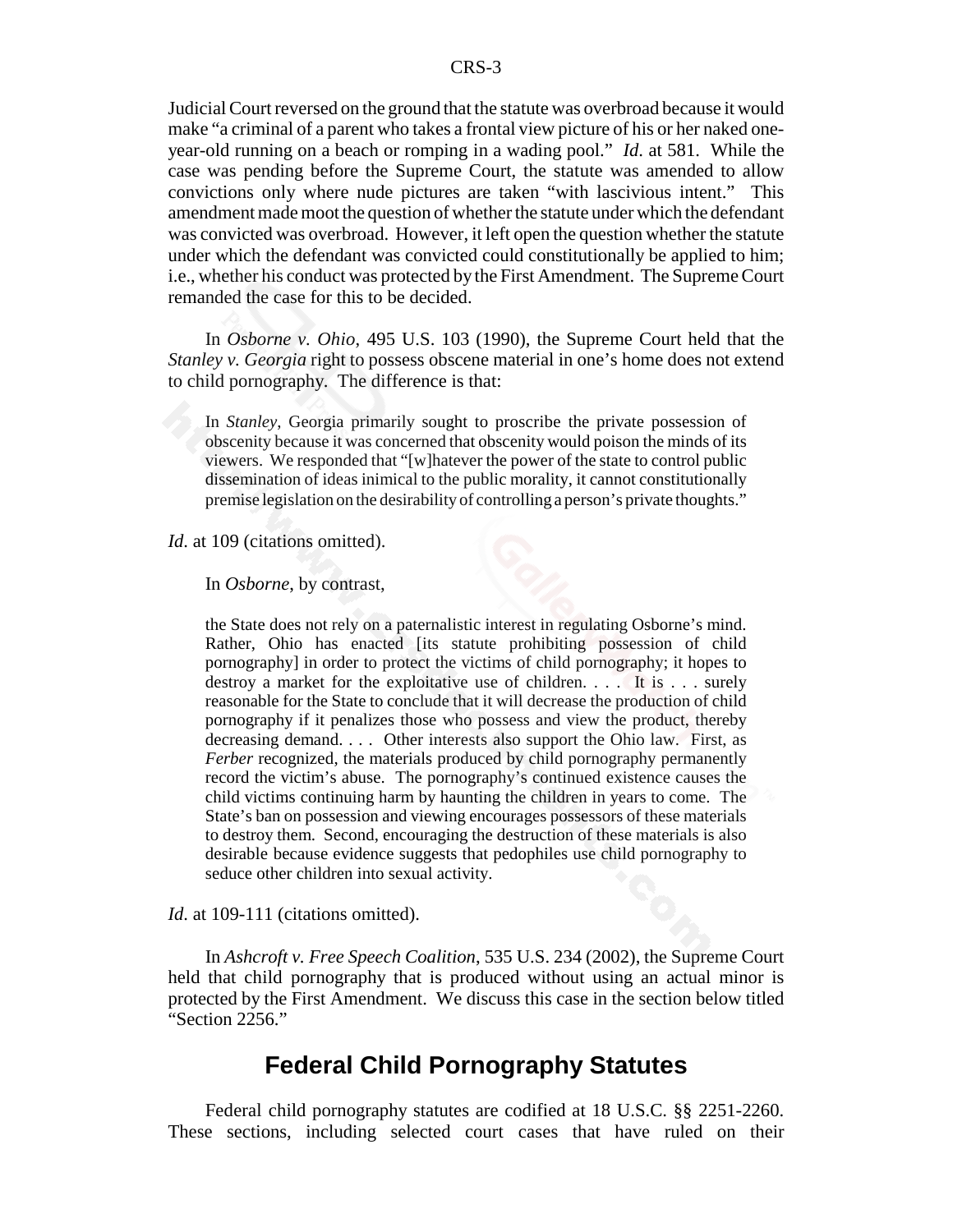constitutionality or interpreted them, are summarized in numerical order. After that, the Children's Internet Protection Act and the Federal Racketeer Influenced and Corrupt Organizations Act (RICO) are considered, to the extent that they incorporate child pornography crimes.

#### **A. 18 U.S.C. §§ 2251-2260**

**Section 2251. Sexual exploitation of children.** Subsection (a) of this section, as amended by P.L. 105-314, § 201 (1998), makes it a crime to use a minor in child pornography if the pornography has one of three specified connections to commerce. The phrase "use a minor in child pornography" in the preceding sentence is a synopsis of the following statutory language:

employs, uses, persuades, induces, entices, or coerces any minor to engage in, or . . . transports any minor in interstate or foreign commerce, or in any Territory or Possession of the United States, with the intent that such minor engage in, any sexually explicit conduct for the purpose of producing any visual depiction of such conduct . . . .

Subsection (b), as amended by P.L. 105-314, § 201 (1998), makes it a crime for any "parent, legal guardian, or person having custody or control of a minor" knowingly to permit such minor to engage in child pornography that has one of three specified connections to commerce.

Subsection (c) makes it a crime for any person knowingly to publish notices or advertisements for child pornography or for "participation in any act of sexually explicit conduct by or with any minor for the purpose of producing a visual depiction of such conduct," if "such person knows or has reason to know that such notice or advertisement *will be* transported in interstate or foreign commerce by any means including by computer or mailed," or if "such notice or advertisement *is* transported [apparently even without the defendant's knowing or having reason to know] in interstate or foreign commerce by any means including by computer or mailed."<sup>8</sup>

Subsection (d) sets forth the criminal penalties for violations of subsections (a), (b), or (c); it was amended by P.L. 104-208, § 121, and by P.L. 105-314, § 201, to increase the penalties.

**Section 2251A. Selling or Buying of Children**. This section imposes a *minimum* 20-year sentence on "[a]ny parent, legal guardian, or other person having custody or control of a minor who sells or otherwise transfers custody or control of such minor, or offers to sell or otherwise transfer custody or control of such minor" (1) with knowledge that, as a consequence of the sale or transfer, the minor will be portrayed in child pornography, or (2) with intent to promote the participation of the minor in child pornography. It imposes the same sentence on the person who purchases or otherwise obtains custody or control of the child for one of these

<sup>&</sup>lt;sup>8</sup> Italics added. The provision seems redundant (with knowledge never required) because, for a person to know that an advertisement will be transported logically requires that it be transported. Perhaps what it means is that the person expect it to be transported, whether or not it actually is.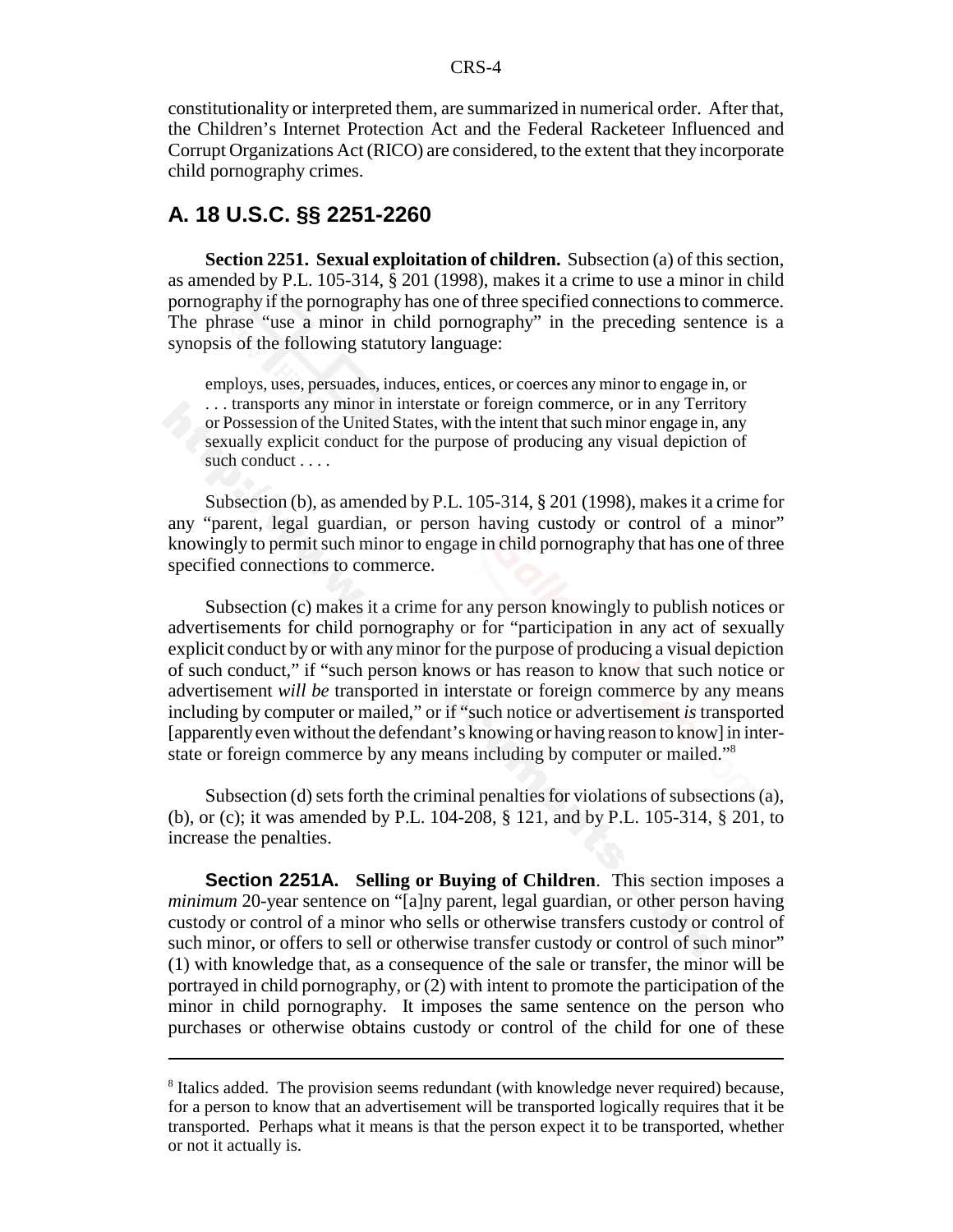purposes. "Custody or control" is defined to include "temporary supervision or responsibility for a minor whether legally or illegally obtained." 18 U.S.C.  $$2256(7).$ 

In order for a person to be guilty under § 2251A, there must be a nexus with interstate or foreign commerce, namely that, in the course of the offense, either the minor or the defendant have traveled in interstate or foreign commerce, the offer for transfer of custody or control have been "communicated or transported in interstate or foreign commerce by any means including by computer or mail," or the offense have been committed in a territory or possession of the United States.

**Section 2252. Certain activities relating to material involving the sexual exploitation of minors**. This section, unlike § 2252A, applies only to child pornography that depicts actual children. It makes it a crime (1) knowingly to *transport or ship* child pornography by any means, including by computer, in interstate commerce or foreign commerce, or to mail it (even intrastate), (2) knowingly to *receive or distribute* child pornography that has been transported or shipped in interstate or foreign commerce by any means including by computer, or mailed, and (3) knowingly to *reproduce* child pornography for distribution in interstate or foreign commerce by any means including by computer, or through the mails.

Section 2252 also makes it a crime, in two situations, knowingly to *possess* "1 or more books, magazines, periodicals, films, video tapes, or other matter which contain any visual depiction . . . of a minor engaging in sexually explicit conduct." It shall be an affirmative defense, however, that the defendant "possessed less than three matters containing [such] visual depiction" and "promptly and in good faith, and without retaining or allowing any person other than a law enforcement agency, to access any [such] visual depiction . . . (A) took reasonable steps to destroy each such visual depiction; or (B) reported the matter to a law enforcement agency and afforded that agency access to each such visual depiction." 18 U.S.C.  $\S 2252(c)$ .

The two situations in which the crime of knowing possession and the affirmative defense apply are: (1) "in the special maritime and territorial jurisdiction of the United States, or on any land or building owned by, leased to, or otherwise used by or under the control of the Government of the United States, or in the Indian country as defined in section 1151 of this title," and (2) if the material "has been mailed, or has been shipped or transported in interstate or foreign commerce, or . . . was produced using materials which have been mailed or so shipped or transported, by any means including by computer." 18 U.S.C. § 2252(a)(4).

In the most natural grammatical reading of § 2252, the word "knowingly" applies to transporting, shipping, receiving, or distributing child pornography, but does not require that the person doing these things know that the material is child pornography. Nevertheless, in *United States v. X-Citement Video, Inc.*, 513 U.S. 64 (1994), the Supreme Court held that the statute must be read to require that the

<sup>&</sup>lt;sup>9</sup> P.L. 105-314, § 203(a), changed "3 or more" to "1 or more" and added the affirmative defense.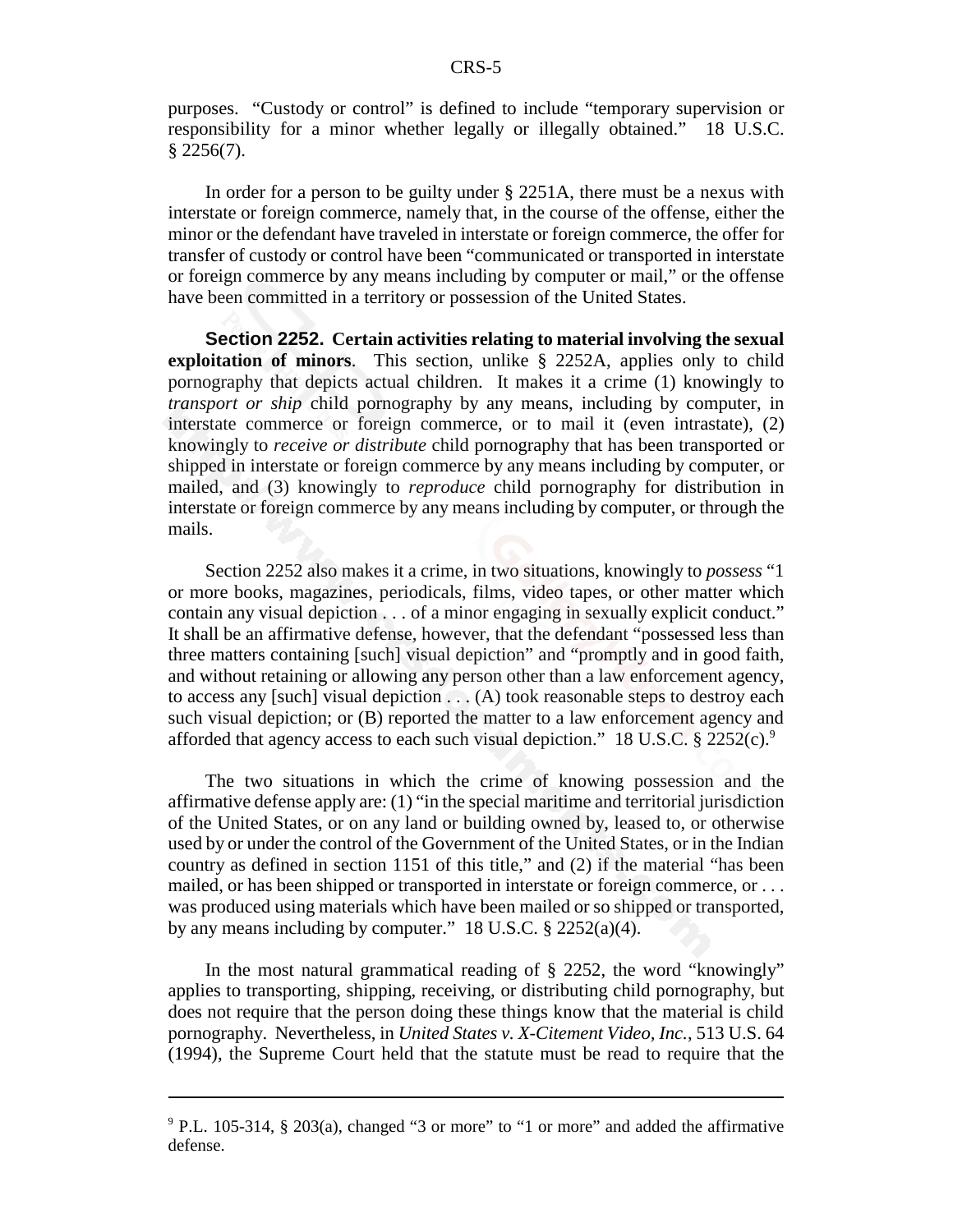defendant knew that the material depicted sexually explicit conduct and that at least one of the performers was a minor. The Court read the statute this way "because of anomalies that would result from [the most natural grammatical reading of the statute], and because of the respective presumptions that some form of scienter [knowledge] is to be implied in a criminal statute even if not expressed, and that a statute is to be construed where fairly possible so as to avoid substantial constitutional questions." *Id*. at 68-69.

As for anomalies that would result from limiting the application of "knowingly" to the acts of transporting, shipping, receiving, and distributing, the Court observed that doing so would make the statute apply to a retail druggist who returns an uninspected roll of developed film to a customer, and would make it apply to a new resident of an apartment who receives the mail for the prior resident and stores it unopened. As for constitutional questions to be avoided, in *Smith v. California*, 361 U.S. 147, 153 (1959), the Supreme Court held that the First Amendment prohibits prosecution of a book distributor for possession of an obscene book unless the distributor has "knowledge of the contents of the book."

In *United States v. Knox*, the defendant was convicted of violating § 2252 for possessing videotapes that focused on the genitalia and pubic area of minor females, even though those body parts were covered by opaque clothing.<sup>10</sup> The Court of Appeals for the Third Circuit affirmed, and the Supreme Court agreed to hear the case, but the Solicitor General filed a brief for the United States agreeing with the defendant that the statute did not apply to depictions of clothed children. In November 1993, the Supreme Court sent the case back to the Third Circuit for reconsideration in light of the Solicitor General's opinion. The Third Circuit, nevertheless, in June 1994, reaffirmed Knox's conviction. Knox again asked the Supreme Court to hear the case, and this time the Solicitor General agreed with the Third Circuit that the statute applied to depictions of clothed children. The Supreme Court, however, declined to review the case, and Knox's conviction stands.

Between the Supreme Court's two actions, Congress apparently amended the statute to apply explicitly to depictions of clothed children. P.L. 103-322, § 160003(a) (1994), states:

The Congress declares that in enacting sections 2252 and 2256 of title 18, United States Code, it was and is the intent of Congress that —

(1) the scope of "exhibition of the genitals or pubic area" in section  $2256(2)(E)$ ,<sup>11</sup> in the definition of "sexually explicit conduct", is not limited to nude exhibitions or exhibitions in which the outlines of those areas were discernible through clothing; and

<sup>10 977</sup> F.2d 815 (3d Cir. 1992), *vacated and remanded*, 510 U.S. 375 (1993); 32 F.3d 733 (3d Cir. 1994), *cert. denied*, 513 U.S. 1109 (1995). For additional information on the Knox case, see, *The* Knox "*Clothed Children" Child Pornography Case and the Congressional Response*, CRS Report 94-753 A (Jan. 30, 1995).

<sup>&</sup>lt;sup>11</sup> As amended by § 502(b) of the PROTECT Act, P.L. 108-21, the phrase "exhibition of the genitals or pubic area" now appears in 18 U.S.C.  $\S 2256(2)(A)(v)$ .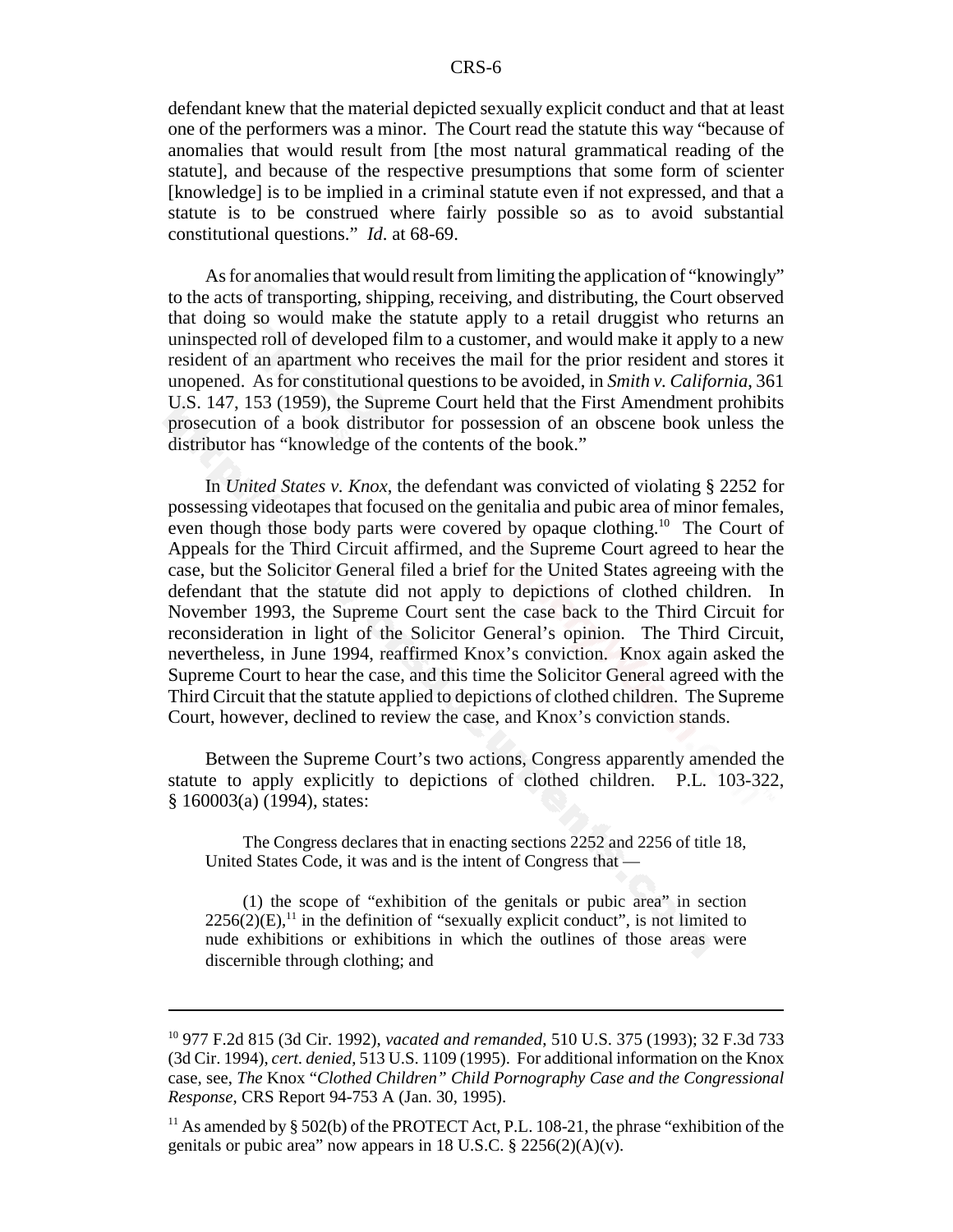(2) the requirements in section  $2252(a)$  (1)(A), (2)(A), (3)(B)(i), and  $(4)(B)(i)$  that the production of a visual depiction involve the use of a minor engaging in "sexually explicit conduct" of the kind described in section 2256(2)(E) are satisfied if a person photographs a minor in such way as to exhibit the child in a lascivious manner. $12$ 

[A] legislative body may by statute declare the construction of previous statutes so as to bind the courts in reference to all transactions occurring after the passage of the law . . . . [W]here it can exercise a power by passing a new statute . . . the form of words which it uses to put this power in operation cannot be material, if the purpose is clear, and that purpose is within the power. . . . Are we captiously to construe the use of the word "construe" as an invasion of the judicial function where the effect of the statute and the purpose of the statute are clearly within the legislative function?

Second, the subsection in question in the 1994 legislation (subsection (a) of section 160003) is headed "Declaration," whereas the following subsection (subsection (b) of section 160003), as well as the previous section (section 160002), are headed "Sense of the Congress." A court therefore would likely hold that Congress would have used the phrase "Sense of the Congress" in subsection (a) of section 160003 as well if it had not meant to amend the statute.

Because the two provisions that were headed "Sense of the Congress" concern child pornography, we quote them in their entirety here:

Sec. 160002. It is the sense of the Congress that each State that has not yet done so should enact legislation prohibiting the production, distribution, receipt, or simple possession of materials depicting a person under 18 years of age engaging in sexually explicit conduct (as defined in section 2256 of title 18, United States Code) and providing for a maximum imprisonment of at least 1 year and for the forfeiture of assets used in the commission or support of, or gained from, such offenses.

Sec. 160003(b). It is the sense of the Congress that in filing its brief in United States v. Knox, No. 92-1183, and thereby depriving the United States Supreme Court of the adverseness necessary for full and fair presentation of the issues arising in the case, the Department of Justice did not accurately reflect the intent of Congress in arguing that "the videotapes in [the Knox case] constitute 'lascivious exhibition[s] of the genitals or pubic area' only if those body parts are visible in the tapes and the minors posed or acted lasciviously."

<sup>&</sup>lt;sup>12</sup> 18 U.S.C. § 2252 note. Congress's expression of the intent of an earlier Congress has no legal effect, as statutory interpretation is the province of the judiciary. Congress may, of course, amend a statute prospectively, but it does not often do so by "declaring" the intent of Congress with respect to a statute; rather, it changes the language of a statute. One might argue, therefore, that, in this instance, Congress was merely advising the courts as to how to interpret the earlier statute and was not amending it. However, for two reasons, the better view seems to be that it was amending the statute. First, in *Stockdale v. Insurance Companies*, 20 Wall. (87 U.S.) 323, 331, 332 (1874), the Supreme Court addressed a statute that provided that an earlier statute "shall be construed to . . . ." Noting that there would be no resistance to the statute "[b]ut for the unfortunate and unnecessary use of the word 'construe,'" the Court wrote: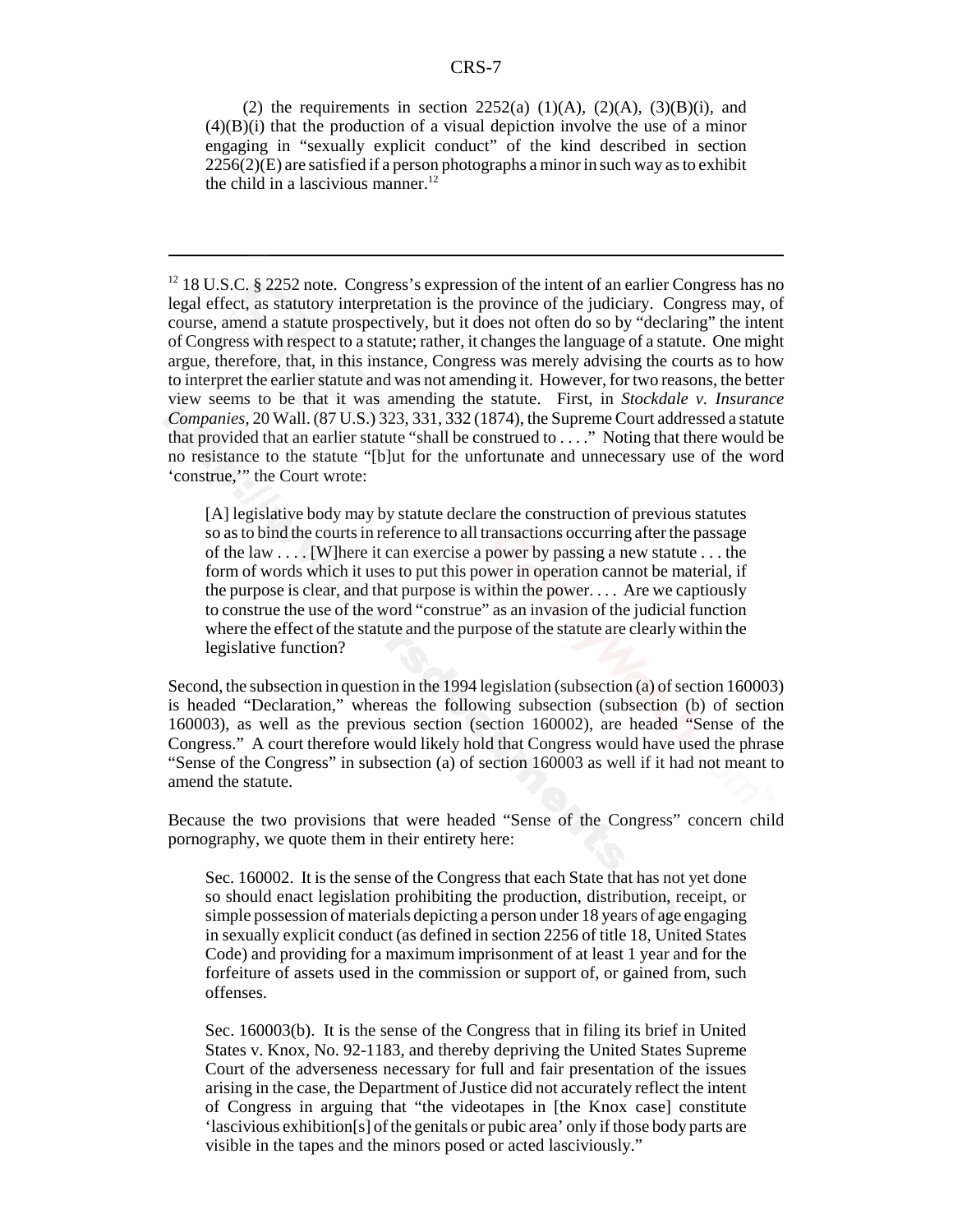**Section 2252A.** This section was created by the Child Pornography Prevention Act of 1996 (CPPA), P.L. 104-208, 110 Stat. 3009-26, and amended by the PROTECT Act, P.L. 108-21 (2003). The CPPA added a definition of "child pornography" to 18 U.S.C. § 2256, which was also amended by the PROTECT Act. As so amended, it prohibits any "digital image, computer image, or computergenerated image that is, or is indistinguishable from, that of a minor engaging in sexually explicit conduct," even if no actual minor was used to produce the image. This definition, before and after its amendment by the PROTECT Act, is discussed below under "Section 2256."

With respect to child pornography as so defined, § 2252A, as amended by the **PROTECT** Act, imposes essentially the same prohibitions as  $\S$  2252, which were described above. Specifically, § 2252A(a) makes it a crime knowingly to (1) mail, transport, or ship child pornography in interstate or foreign commerce, by any means, including by computer; (2) receive or distribute child pornography that has been moved in violation of  $(1)$ ;  $(3)(A)$  reproduce any child pornography for distribution in violation of (1); (3)(B) advertise, promote, present, distribute, or solicit any material in a manner that reflects the belief, or that is intended to cause another to believe, that the material is child pornography that is obscene or that depicts an actual minor; (4) sell or possess with the intent to sell child pornography in specified circumstances; (5) possess, in specified circumstances,  $^{13}$  "any book, magazine, periodical, film, videotape, computer disk, or any other material that contains an image of child pornography<sup> $n+14$ </sup>; or (6) distribute, offer, send, or provide to a minor any visual depiction that is or appears to be of a minor engaging in sexually explicit conduct, "for purposes of inducing or persuading a minor to participate in any activity that is illegal."

Section 2252A(d) allows the same affirmative defense as § 2252(c) to charges of knowing possession (i.e., to charges of violating  $\S 2252A(a)(5)$ ). In addition, the **PROTECT** Act amended  $\S$  2252A(c) to allow an affirmative defense to a charge of violating  $\S 2252A(a)(1), (2), (3)(A), (4),$  or (5), that the material was produced using actual persons, each of whom was an adult; or the material was produced without using an actual minor. The affirmative defense is not available to a charge of violating §  $2252A(a)(3)(B)$ , or to prosecutions that involve child pornography under § 2256(8)(C), which is the portion of the definition of "child pornography" that covers images that were modified to make it appear that an identifiable minor is engaging in sexually explicit conduct.<sup>15</sup> This portion was not struck down by *Ashcroft* and was not amended by the PROTECT Act.

<sup>&</sup>lt;sup>13</sup> These circumstances are the same as those applicable to knowing possession of child pornography under 18 U.S.C.  $\S 2252(a)(4)$ , and are spelled out above in the third paragraph under "Section 2252."

<sup>&</sup>lt;sup>14</sup> P.L. 105-314, § 203(b), changed "3 or more images" to "an image." Section 2252(a)(4), by contrast, outlaws knowing possession of "1 or more books," etc.; see note 9, *supra*.

<sup>&</sup>lt;sup>15</sup> The conference report explains that the affirmative defense "does not apply to the pandering provisions  $\lbrack \S 2252A(a)(3)(B)\rbrack$  or the morphing  $\lbrack \S 2256(8)(C)\rbrack$  provisions." H.Rept. No. 108-66,  $108<sup>th</sup>$  Cong.,  $1<sup>st</sup>$  Sess. (2003) at 61.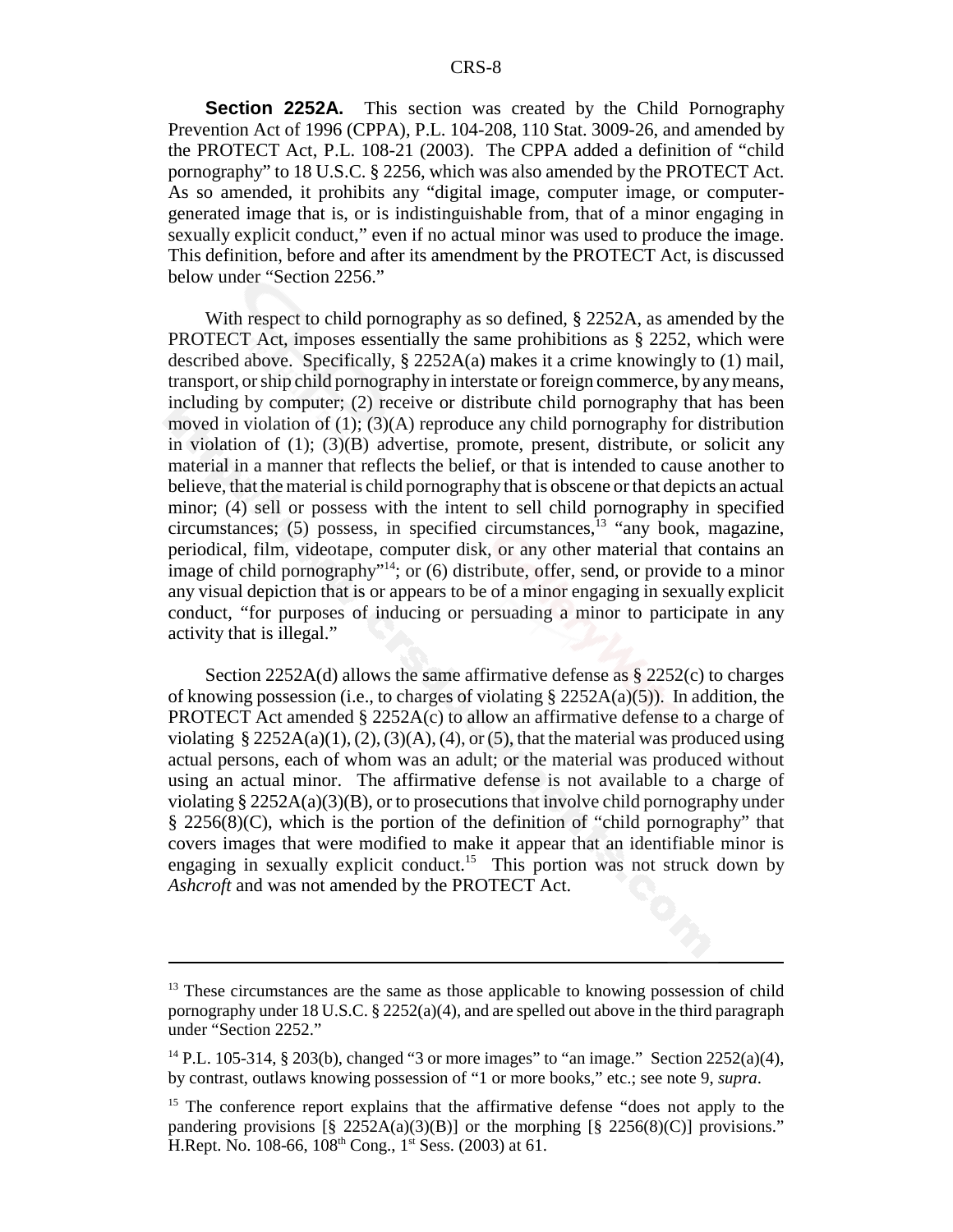Section 2252A(f), as added by § 510 of the PROTECT Act, authorizes civil actions by persons aggrieved by a violation of 18 U.S.C. § 2252A(a) or (b), or § 1466A.

**Section 2252B. Misleading Domain Names on the Internet**. Although this section, which was created by § 521 of the PROTECT Act, was placed in the child pornography statute, it concerns obscenity and "harmful to minors" material, and not child pornography, except to the extent that obscenity or "harmful to minors" material may also be child pornography. It makes it a crime knowingly to use a misleading domain name on the Internet with the intent to deceive a person into viewing material that is obscene, or with the intent to deceive a minor into viewing material that is "harmful to minors." It defines "harmful to minors" so as to parallel the *Miller* test for obscenity, as applied to minors.

**Section 2253. Criminal forfeiture**. This section provides for criminal forfeiture in child pornography cases. Specifically, it provides that a person convicted of violating 18 U.S.C. §§ 2251, 2251A, 2252, 2252A, or 2260, shall forfeit to the United States (1) the child pornography involved in the violation, (2) property, real or personal, constituting or traceable to gross profits or other proceeds obtained from the offense, and (3) property, real or personal, used or intended to be used to commit or to promote the commission of the offense.<sup>16</sup>

The right of the United States to the property vests upon violation of a child pornography statute, not upon conviction. Therefore, property that was transferred between the violation and the conviction belongs to the United States, and shall also be forfeited. However, the statute contains an exception precluding forfeiture if the person to whom the property was transferred establishes that at the time of purchase he "as reasonably without cause to believe that the property was subject to forfeiture." Thus, if a person is convicted and the money he paid his lawyer to defend him can be traced to gross profits from the sale of obscene material, the lawyer may be required to forfeit the money unless he can convince the court that he had no reasonable cause to believe that the money was subject to forfeiture.<sup>17</sup> In *Caplin & Drysdale v. United States*, 491 U.S. 617 (1989), the Supreme Court held that forfeiture of lawyers' fees under the federal drug forfeiture statute does not violate the Due Process Clause of the Fifth Amendment or criminal defendants' Sixth Amendment right to counsel of choice.

Section 2253(c) provides that, prior to conviction, upon application of the United States, a court may enter a restraining order or injunction "to preserve the availability of property . . . for forfeiture." Section 2253(d) authorizes a court to issue a warrant for the seizure of property upon the government's showing of "probable cause to believe that the property to be seized would, in the event of

<sup>16</sup> P.L. 105-314, § 602, added the reference in § 2253 to §§ 2252A and 2260.

 $17$  The lawyer could argue that the money came from a source independent of his client's alleged criminal activity; it seems less certain whether he could argue that, at the time his client paid him, he (the lawyer) was reasonably without cause to believe that the money was subject to forfeiture because he reasonably believed that his client would be found not guilty.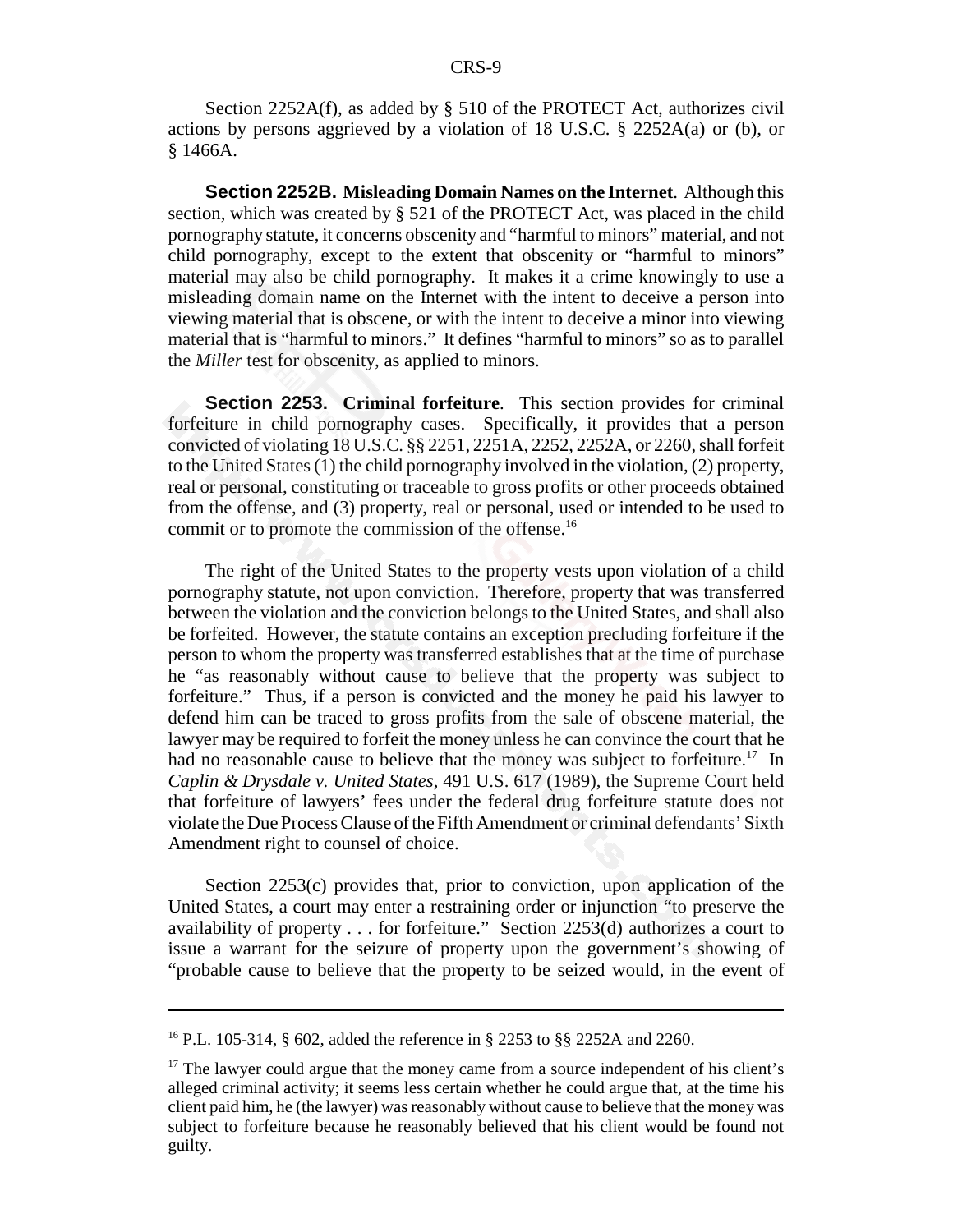#### CRS-10

conviction, be subject to forfeiture and that an order under subsection (c) of this section may not be sufficient to assure the availability of the property for forfeiture." In *American Library Association v. Thornburgh*, a federal district court declared these provisions unconstitutional insofar as they allow "seizure or restraint . . . without a prior adversarial hearing."<sup>18</sup> The court based this holding on the Supreme Court's decision in *Fort Wayne Books, Inc. v. Indiana*, 489 U.S. 46 (1989), which is discussed in the section on RICO, below.

The court also declared two aspects of the post-conviction criminal forfeiture provisions unconstitutional. However, on appeal, the United States Court of Appeals for the District of Columbia vacated the entire decision, without addressing its merits. Its reason, with respect to  $\S 2253$ , was that, because the government had not threatened the plaintiffs with enforcement, the plaintiffs' claims were not ripe for judicial resolution.<sup>19</sup>

**Section 2254. Civil Forfeiture**. This section provides for *civil* forfeiture in connection with violations of 18 U.S.C. §§ 2251, 2251A, 2252, 2252A, and 2260.20 The property that is subject to civil forfeiture under  $\S$  2254 is, as with criminal forfeiture under § 2253, (1) the child pornography involved in the violation, (2) property, real or personal, constituting or traceable to gross profits or other proceeds obtained from the offense, and (3) property, real or personal, used or intended to be used to commit or to promote the commission of the offense. However, unlike criminal forfeiture, civil forfeiture is not permitted as to property other than child pornography itself if the owner of the property proves that the offense was committed without his knowledge or consent.

To proceed with a civil forfeiture, the government need not, as with a criminal forfeiture, convict a child pornographer of a violation of an offense under § 2251 or one of the other included sections of the law. The government need only prove, by the burden of proof applicable in civil cases, that at least one of the three sections had been violated. The burden of proof applicable in civil cases is generally proof by a "preponderance of the evidence," but an argument may be made that proof by "clear and convincing evidence" may be required in cases that implicate First Amendment rights.21 This would still be a lesser burden than the standard required for criminal forfeitures, which is proof beyond a reasonable doubt.

As it did with respect to the criminal forfeiture provision, the district court in *American Library Association v. Thornburgh*, *supra*, declared portions of the civil

<sup>18 713</sup> F. Supp. 469, 485 (D.D.C. 1989), *vacated sub nom*. American Library Association v. Barr, 956 F.2d 1178 (D.C. Cir. 1992).

<sup>&</sup>lt;sup>19</sup> The district court also struck down the recordkeeping requirements of 18 U.S.C. § 2257; this aspect of the decision is discussed below.

<sup>&</sup>lt;sup>20</sup> P.L. 105-314, § 603, added the reference in § 2254 to §§ 2252A and 2260.

<sup>21</sup> *See*, Harte-Hanks, Inc. v. Connaughton, 491 U.S. 657, 661 n.2 (1989); California v. Mitchell Brothers' Santa Ana Theater, 454 U.S. 90, 93 (1981); Rosenbloom v. Metromedia, Inc., 403 U.S. 29, 52 (1971).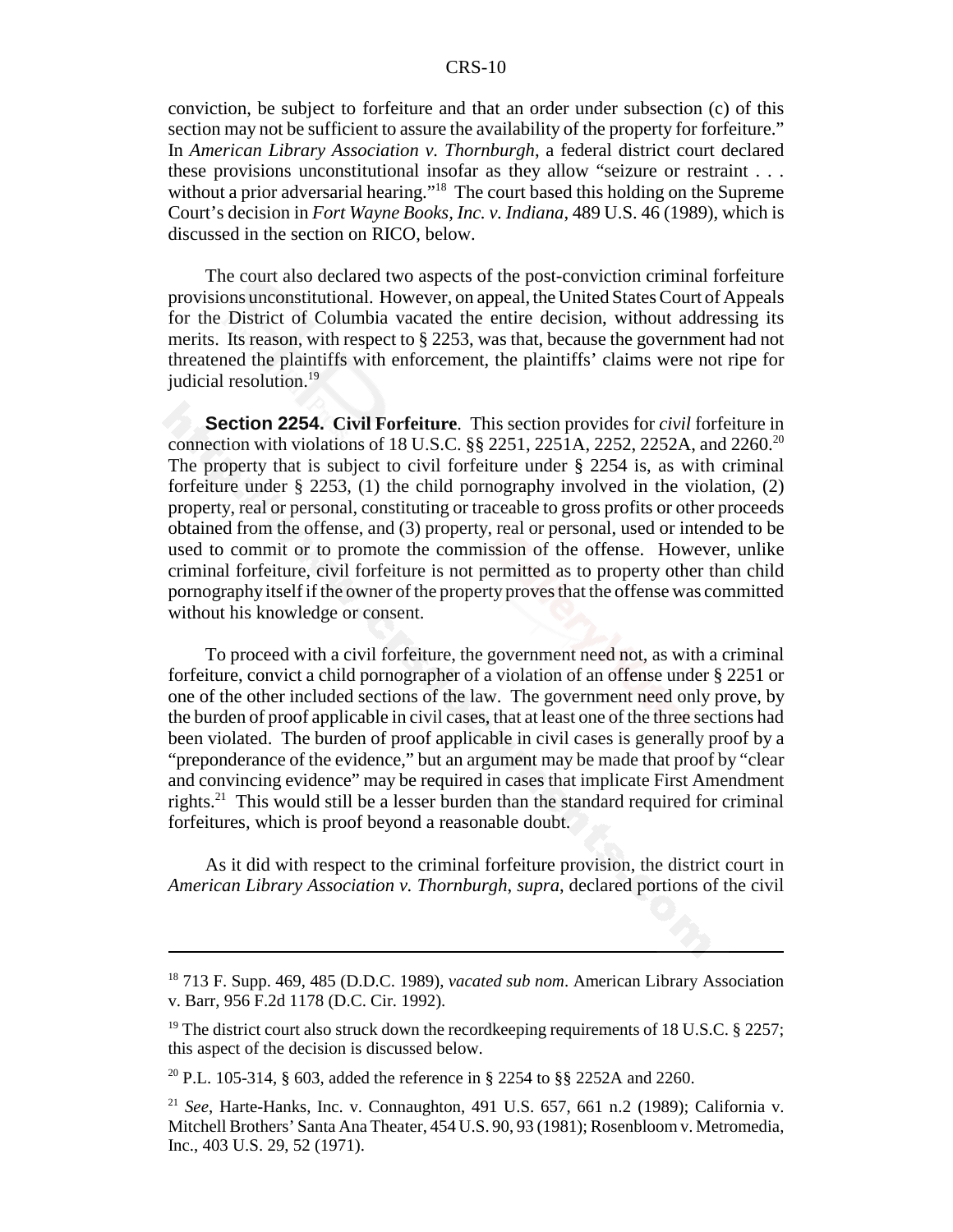forfeiture provision unconstitutional, but, as noted, the court of appeals vacated the entire decision.

**Section 2255. Civil remedy for personal injuries**. This section provides that a minor who suffers personal injury as the result of a violation of various laws, including §§ 2251, 2251A, 2252, 2252A, and 2260, may bring a civil action for actual damages (which shall be deemed to be at least \$50,000) plus the cost of the suit, including a reasonable attorney's fee. $22$ 

**Section 2256. Definitions for chapter**. This section defines terms used in 18 U.S.C. §§ 2251-2260. As amended by § 502 of the PROTECT Act, P.L. 108-21 (2003), it defines "sexually explicit conduct" (conduct in which one may not depict minors engaging) as "actual or simulated" –

> (i) sexual intercourse, including genital-genital, oral-genital, anal-genital, or oral-anal, whether between persons of the same or opposite sex;

(ii) bestiality;

(iii) masturbation;

(iv) sadistic or masochistic abuse; or

(v) lascivious exhibition of the genitals or pubic area of any person.

The PROTECT Act provided a separate definition of "sexually explicit conduct" for purposes of its use in part of the definition of "child pornography"; we discuss this under "PROTECT Act," below.

Paragraph (v) (formerly paragraph (E)) was supplemented by § 2252 note, set forth in the discussion of the *Knox* case, above, which indicates that "lascivious exhibition" is not limited to nudity.

The Child Pornography Protection Act of 1996 (CPPA), P.L. 104-208, 110 Stat. 3009-26, added a definition of "child pornography" to § 2256. The term, which is used in 18 U.S.C. § 2252A, includes visual depictions that do not portray an actual child. The definition was struck down in part by the Supreme Court in *Ashcroft v. Free Speech Coalition*, 535 U.S. 234 (2002), and then amended by the PROTECT Act, P.L. 108-21 (2003). In order to explain *Ashcroft*, we will first discuss the CPPA definition of "child pornography," before it was amended by the PROTECT Act. This definition provided:

"child pornography" means any visual depiction, including any photograph, film, video, picture, or computer or computer-generated image or picture, whether made or produced by electronic, mechanical, or other means, of sexually explicit conduct, where  $-$ 

(A) the production of such visual depiction involves the use of a minor engaging in sexually explicit conduct;

<sup>&</sup>lt;sup>22</sup> P.L. 105-314, § 605, added the reference in § 2255 to §§ 2251A, 2252A, and 2260.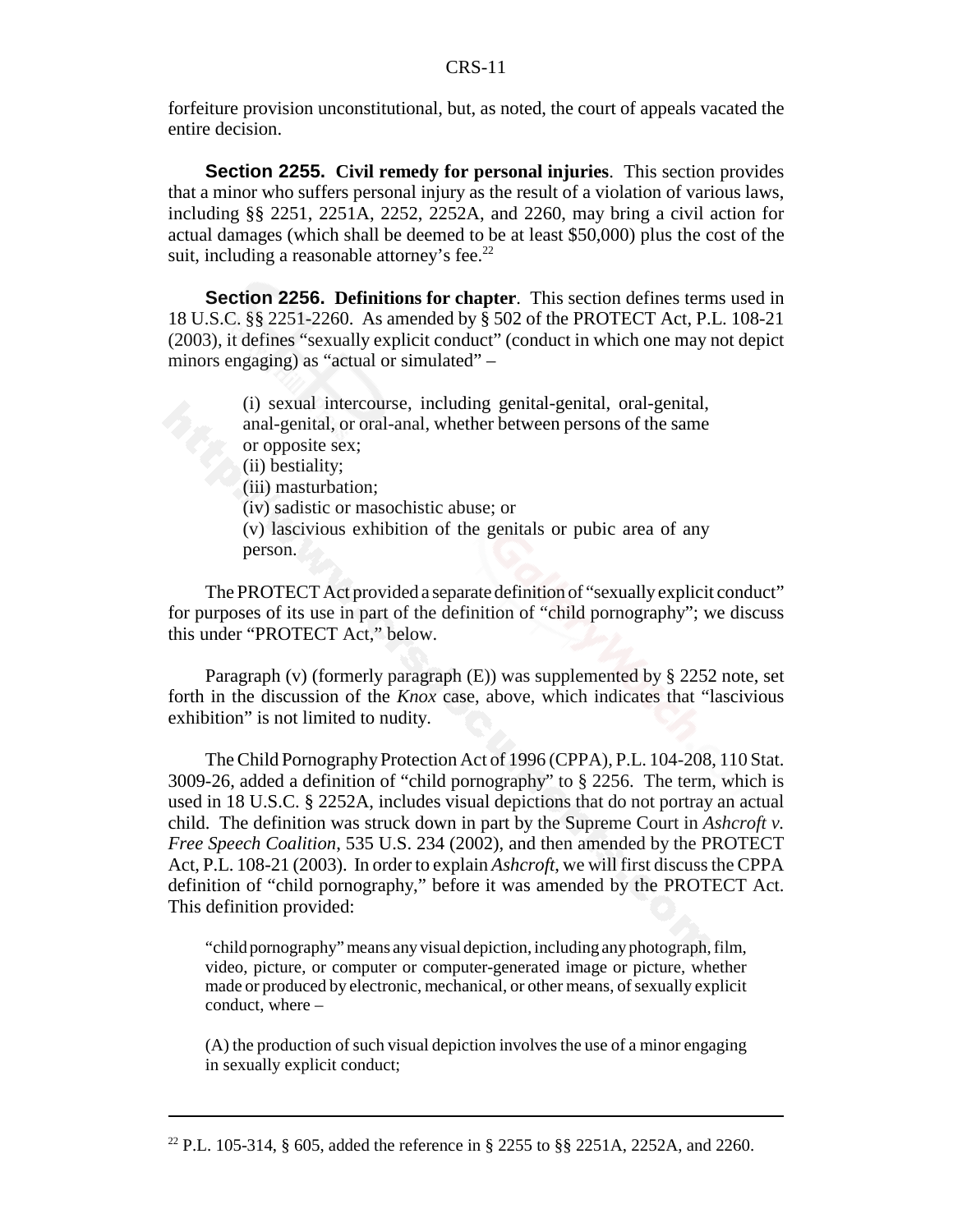(B) such visual depiction is, or appears to be, of a minor engaging in sexually explicit conduct;

(C) such visual depiction has been created, adapted, or modified to appear that an identifiable minor is engaging in sexually explicit conduct; or

(D) such visual depiction is advertised, promoted, presented, described, or distributed in such a manner that conveys the impression that the material is or contains a visual depiction of a minor engaging in sexually explicit conduct.

The CPPA provided an affirmative defense (not applicable to charges of violating the knowing possession provision,  $\S$  2252A(a)(5)) that the alleged child pornography was produced using only adults, and that "the defendant did not advertise, promote, present, describe, or distribute the material in such a manner as to convey the impression that it is or contains a visual depiction of a minor engaging in sexually explicit conduct." 18 U.S.C.  $\S$  2252A(c).<sup>23</sup> For a defendant charged only with knowing possession of child pornography, there is, as noted above under "Section 2252A," and unchanged by the PROTECT Act, an affirmative defense that the defendant (1) possessed fewer than three images of child pornography, and (2) promptly and in good faith destroyed or reported the images to a law enforcement agency. 18 U.S.C. § 2252A(d).

*Ashcroft v. Free Speech Coalition.* In *Ashcroft*, the Supreme Court struck down paragraphs (B) and (D) of the definition of "child pornography" quoted above. Paragraphs (A), which covers images of actual children engaged in sexually explicit conduct, and paragraph (C), which covers images of actual children "morphed" to make it appear as if the children are engaged in sexually explicit conduct, were not in issue. Paragraphs (B) and (D), by contrast, cover pornography that was produced without the use of actual children.

In *Ashcroft*, the Supreme Court observed that statutes that prohibit child pornography that use real children are constitutional because they target "[t]he production of the work, not its content." 535 U.S. at 249; see also *id*. at 242. The CPPA, by contrast, targeted the content, not the means of production. "Virtual child pornography is not 'intrinsically related' to the sexual abuse of children, as were the materials in *Ferber.*" *Id*. at 250; see also *id*. at 249.

The government's rationales for the CPPA included that "[p]edophiles might use the materials to encourage children to participate in sexual activity" and might "whet their own sexual appetites" with it, "thereby increasing . . . the sexual abuse and exploitation of actual children." *Id*. at 241. The Court found these rationales inadequate because "[t]he evil in question depends upon the actor's unlawful conduct, conduct defined as criminal quite apart from any link to the speech in question. . . . The government 'cannot constitutionally premise legislation on the desirability of controlling a person's private thoughts. . . . The government may not prohibit speech because it increases the chance an unlawful act will be committed 'at

 $23$  This affirmative defense, as amended by the PROTECT Act, is summarized in the penultimate paragraph of the discussion of "Section 2252A," above. The amended version, by permitting defendants to prove that no person used in producing the material was a minor (instead of only that each person used was an adult), makes the affirmative defense available to defendants charged with producing computer-generated child pornography.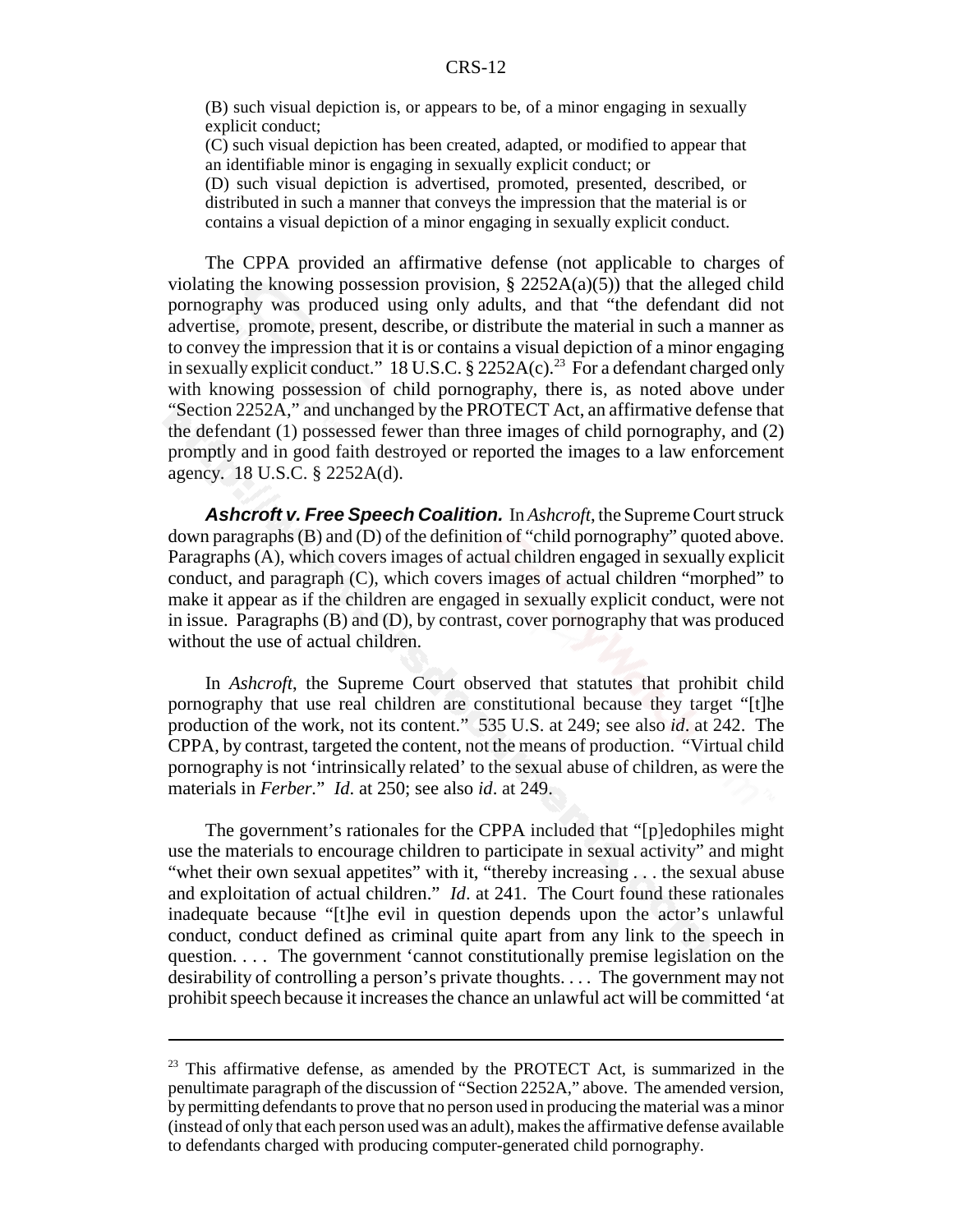some indefinite future time.' . . . Without a significantly stronger, more direct connection, the Government may not prohibit speech on the ground that it may encourage pedophiles to engage in illegal conduct." *Id*. at 253-254.

The government also argued that the existence of "virtual" child pornography "can make it harder to prosecute pornographers who do use real minors," because, "[a]s imaging technology improves . . . , it becomes more difficult to prove that a particular picture was produced using actual children." *Id*. at 242. "This analysis," the Court found, "turns the First Amendment upside down. The Government may not suppress lawful speech as a means to suppress unlawful speech. . . . '[T]he possible harm to society in permitting some unprotected speech to go unpunished is outweighed by the possibility that protected speech of others may be muted . . . .'" *Id*. at 255.

The Court also noted that, because child pornography, unlike obscenity, may include material with serious literary, artistic, political, or scientific value, it includes "[a]ny depiction of sexually explicit activity, no matter how it is presented . . . . The CPPA [therefore] applies to a picture in a psychology manual, as well as a movie depicting the horrors of sexual abuse. . . . [T]eenage sexual activity and the sexual abuse of children . . . have inspired countless literary works." *Id*. at 247. The Court then noted that the CPPA would make it a crime to film Shakespeare's *Romeo and Juliet* in a manner that made it appear that the teenage lovers were engaging in sexually explicit conduct.

The majority opinion in *Ashcroft* was written by Justice Kennedy and joined by Justices Stevens, Souter, Ginsberg, and Breyer, with Justice Thomas concurring. Justice O'Connor concurred insofar as the decision struck down the prohibition of child pornography created with adults that look like children, but dissented insofar as it struck down the ban on virtual child pornography. Justices Rehnquist wrote a dissenting opinion joined by Justice Scalia, arguing that the CPPA should be construed to apply only to "computer-generated images that are virtually indistinguishable from real children engaged in sexually explicit conduct," and upheld as such. *Id*. at 268.

**PROTECT Act.** The PROTECT Act, P.L. 108-21 (2003), amended the definition of "child pornography" to provide:

"child pornography" means any visual depiction, including any photograph, film, video, picture, or computer or computer-generated image or picture, whether made or produced by electronic, mechanical, or other means, of sexually explicit conduct, where –

(A) the production of such visual depiction involves the use of a minor engaging in sexually explicit conduct;

(B) such visual depiction is a digital image, computer image, or computergenerated image that is, or is indistinguishable from, that of a minor engaging in sexually explicit conduct; or

(C) such visual depiction has been created, adapted, or modified to appear that an identifiable minor is engaging in sexually explicit conduct.

The PROTECT Act defines "sexually explicit conduct," for purposes of (B), as: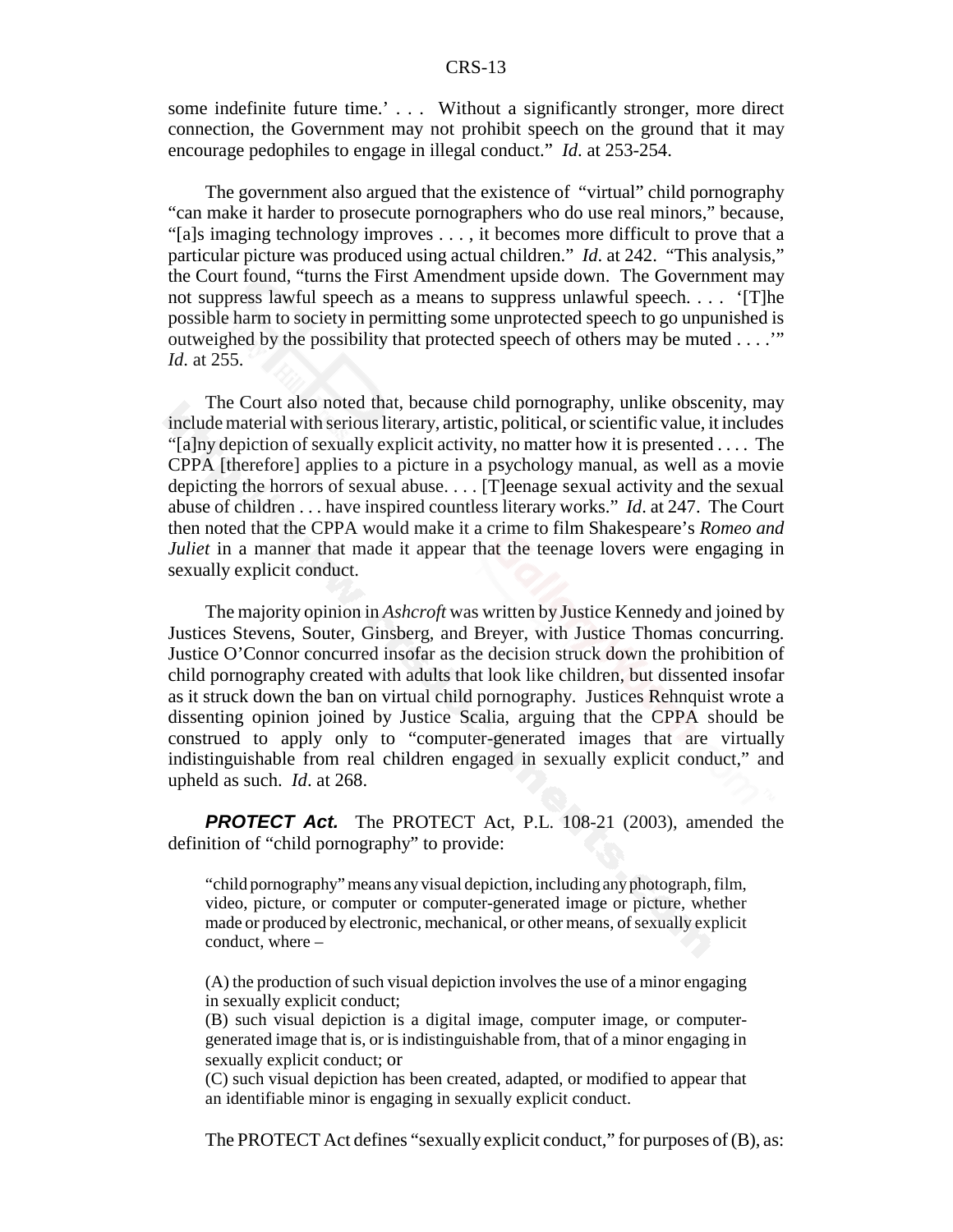#### CRS-14

(i) graphic sexual intercourse, including genital-genital, oral-genital, anal-genital, or oral-anal, whether between persons of the same or opposite sex, or lascivious simulated sexual intercourse where the genitals, breast or pubic area of any person is exhibited;

(ii) graphic or lascivious simulated; (I) bestiality; (II) masturbation; or  $(III)$ sadistic or masochistic abuse; or

(iii) graphic or simulated lascivious exhibition of the genitals or pubic area of any person.24

The most significant change in the definition of "child pornography," from the CPPA to the PROTECT Act, as the term applies to material produced without the use of an actual minor, is that, instead of including any visual depiction that "is, or appears to be, of a minor engaging in sexually explicit conduct," it now includes only "a digital image, computer image, or computer-generated image that is, or is indistinguishable from, that of a minor engaging in sexually explicit conduct." The PROTECT Act defines "indistinguishable" to mean "virtually indistinguishable," and not to apply to "drawings, cartoons, sculptures, or paintings."25

Nevertheless, the inclusion of "a digital image, computer image, or computergenerated image that is, or is indistinguishable from, that of a minor engaging in sexually explicit conduct" is apparently unconstitutional under *Ashcroft*, unless the PROTECT Act's expanded affirmative defense (see note 23, *supra*) can save it. But whether it can seems questionable, because a defendant who "is not the producer of the work . . . may have no way of establishing the identity, or even the existence, of the actors. . . . The statute, moreover, applies to work created before 1996, and the producers themselves may not have preserved the records necessary to meet the burden of proof."26 These aspects of the CPPA, which the Court in *Ashcroft* called "serious constitutional difficulties," were not changed by the PROTECT Act.<sup>27</sup> The Court in *Ashcroft* did "not decide, however, whether the Government could impose this burden on a speaker."28

Section 504 of the PROTECT Act created 18 U.S.C.  $\S$  1466A,<sup>29</sup> which makes it a crime knowingly to produce, distribute, receive, or possess, with or without intent to distribute, "a visual depiction of any kind, including a drawing, cartoon, sculpture, or painting," that depicts a minor engaging in sexually explicit conduct and is obscene or lacks serious literary, artistic, political, or scientific value. This provision applies whether an actual minor is used or not, but covers only depictions of minors engaged in specified sexual activities, and not in lascivious exhibition of the genitals

 $24$  The definition of "sexually explicit conduct" for purposes of (A) in the definition of "child pornography," and for other provisions of 18 U.S.C. §§ 2251-2260, is quoted at the beginning of the discussion of "Section 2256," above.

<sup>&</sup>lt;sup>25</sup> 18 U.S.C. § 2256(11), as added by § 502(c) of the PROTECT Act.

<sup>26</sup> *Ashcroft*, 535 U.S. at 255-256.

<sup>27</sup> *Id*. at 255.

<sup>&</sup>lt;sup>28</sup> *Id.* at 256. For further discussion of this issue, see CRS Report RL31744, pp. 12-13.

<sup>&</sup>lt;sup>29</sup> This provision thus is not part of § 2256, and is included in the discussion of § 2256 solely for convenience.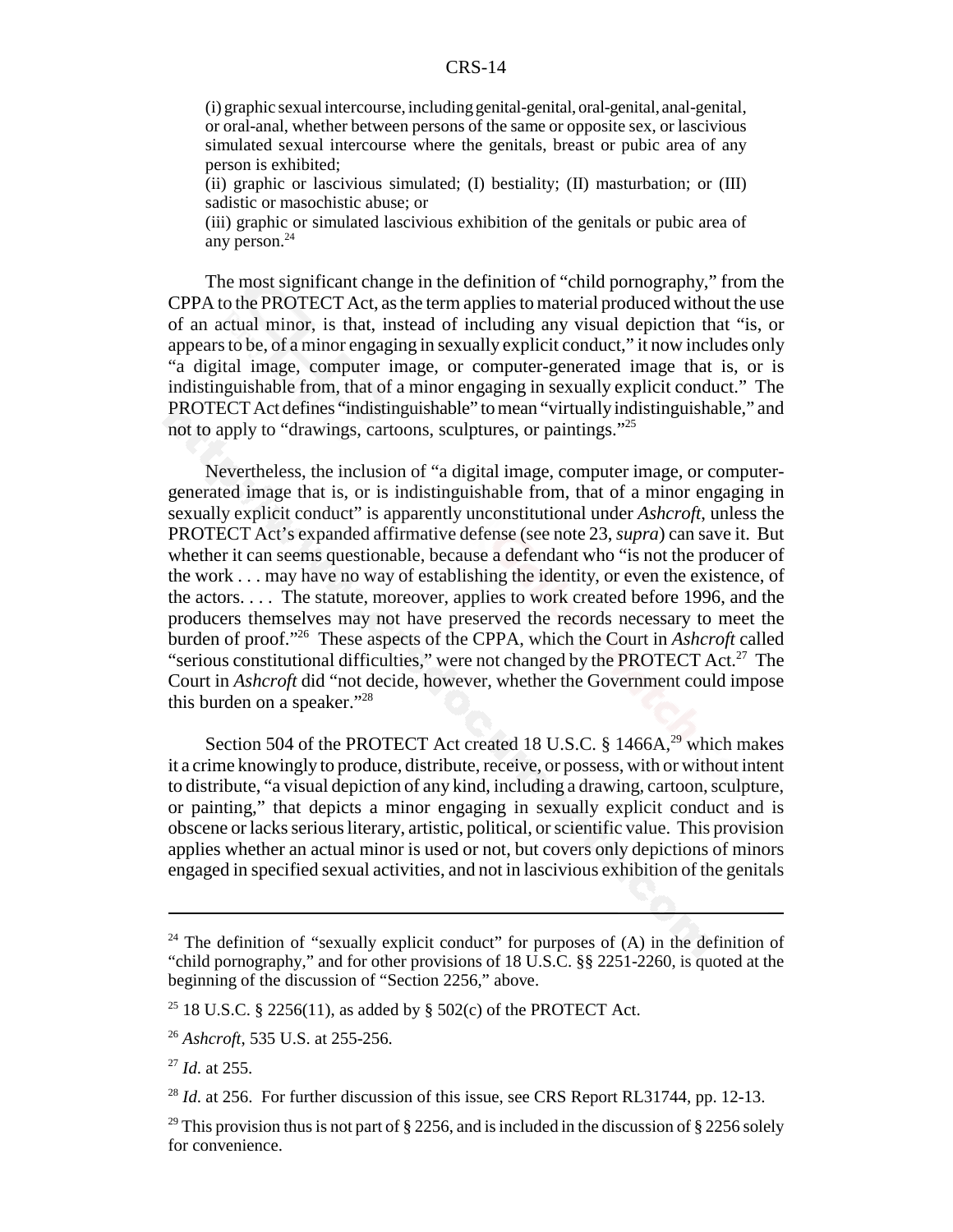or pubic area. Section 1466A allows the same affirmative defense to charges of knowing possession (without intent to distribute) that appears in 18 U.S.C. §§ 2252(c) and 2252A(d). It does not, however, allow the same affirmative defense that appears in § 2252A(c), that the material was produced using actual persons, each of whom was an adult; or the material was produced without using an actual minor. To the extent that § 1466A applies to non-obscene material produced without the use of an actual minor, it would be unconstitutional under *Ashcroft*.

**Section 2257. Recordkeeping requirements**. This section, which was declared unconstitutional in 1989 and amended in 1990 in order to restore it, provides:

Whoever produces any book, magazine, periodical, film, videotape, or other matter which —

(1) contains any visual depiction made after November 1, 1990 [prior to the 1990 amendment this date was February 6, 1978] of actual sexually explicit conduct; and

(2) is produced in whole or in part with materials which have been mailed or shipped in interstate or foreign commerce, or is shipped or transported or is intended for shipment or transportation in interstate or foreign commerce;

shall create and maintain individually identifiable records pertaining to every performer portrayed in such visual depiction.30

Section 2257 also provides, as it did before the 1990 amendment, that these records must include the performer's name and date of birth, and must be made available to the Attorney General for inspection at all reasonable times. They may not be used directly or indirectly as evidence against any person with respect to any violation of law. However, before the amendment, in a prosecution under sections 2251(a) or 2252, failure of the defendant to comply with the recordkeeping requirements would raise a rebuttable presumption that the performer was a minor.

Producers are required (as they were before the 1990 amendment) to "cause to be affixed to every copy of any matter" containing visual depictions of actual sexually explicit conduct "a statement describing where the records required by this section . . . may be located."

The word "produces," as defined by § 2257, both before and after the 1990 amendment, "includes the duplication, reproduction, or reissuing" of material. However, the amendment narrowed the definition, as discussed below.

In *American Library Association v. Thornburgh*, *supra*, a federal district court struck down the original recordkeeping requirements because they "excessively burden First Amendment material and infringe too deeply onto First Amendment

<sup>&</sup>lt;sup>30</sup> Revised Department of Justice regulations under § 2257 took effect June 23, 2005. 70 Fed. Reg. 29607 (May 24, 2005), 28 C.F.R. Part 75.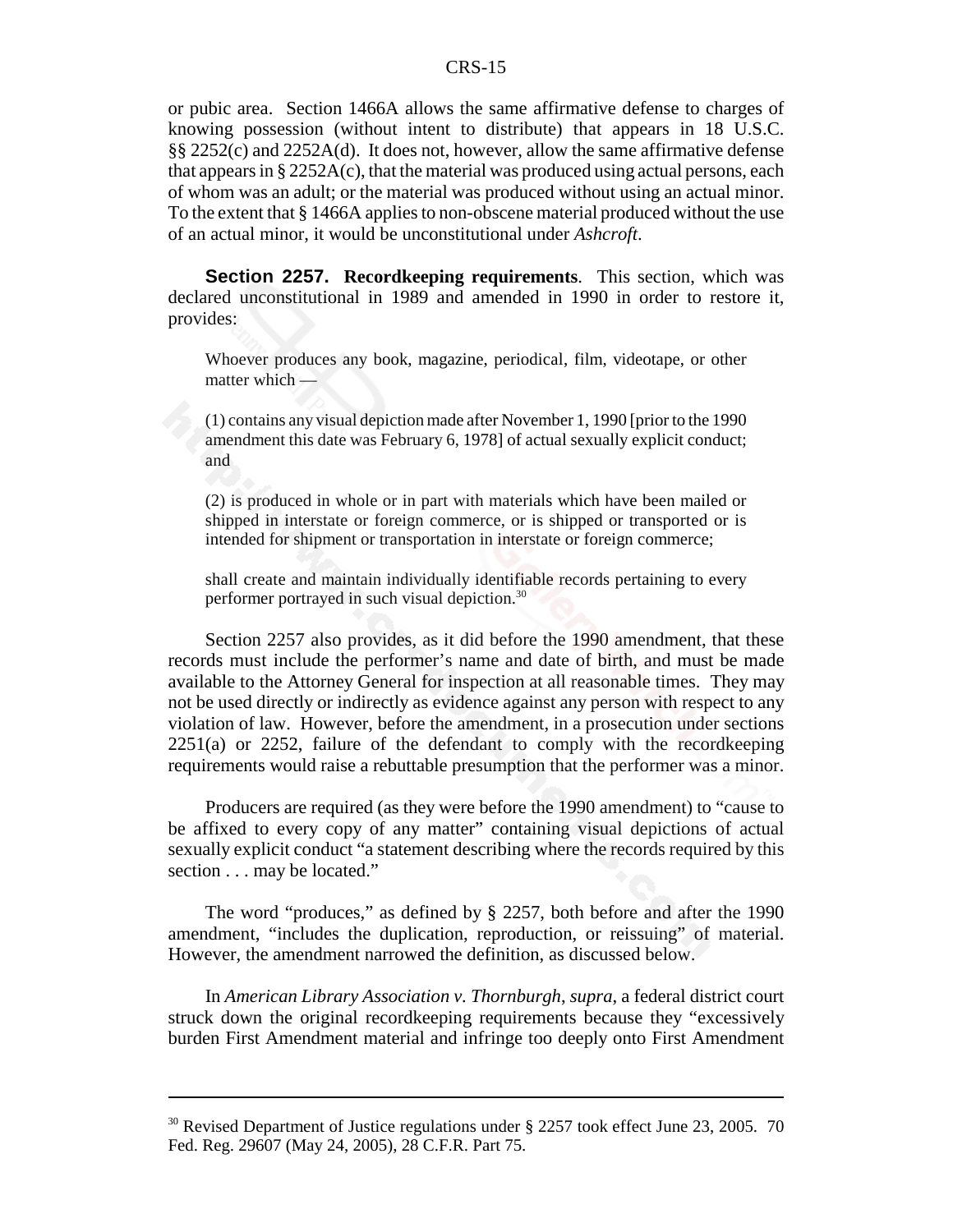rights." 713 F. Supp. at 473. The requirements are not "incidental burdens," the court wrote. It explained:

The result of the requirement that each producer along the stream of commerce must *personally* contact the model or performer and *personally* ascertain the model's or performer's age, current name, maiden name, professional name, and other information will undoubtedly be the effective prohibition of the distribution of much First Amendment protected material. . . . To take one example, a film distributor would be faced with the often-insurmountable task of having to track down personally any performer in a "lascivious" scene, *even if* the original producer of the film provided the distributor with his own documentation of the age of every performer.

Moreover, the Act applies to all depictions made since early 1978 and applies even to images made overseas, where a large percentage of "lascivious" images are created. To require a publisher or producer to travel to Europe or Asia to track down every "lascivious" model or performer shown in a book, magazine, or film originally created a decade earlier is overly burdensome.

*Id.* at 477 (emphasis in original). The court also held the criminal presumptions unconstitutional on the ground that they

take away from the criminal defendant the right to be presumed innocent until proven guilty beyond a reasonable doubt. They are unconstitutional because the presumed fact [that the performer was a minor] does not appear more likely than not to flow from the proven fact [that the defendant failed to keep records].

*Id*. at 482.

In 1990, P.L. 101-647, § 311, amended § 2257 in order to make it constitutional. It made the law applicable only to works produced after November 1, 1990. It eliminated the criminal presumption as to a performer's age that would arise from failure to comply with the recordkeeping requirements. Instead of the presumption, it prescribes criminal penalties for failing to comply with the recordkeeping requirements or with the requirement that a statement as to the location of records be affixed to every copy of visual depictions of actual sexually explicit conduct.

It also amended the statute's definitions of "actual sexually explicit conduct" and "produces." As noted above, the word "produces," as defined both before and after the 1990 amendment, "includes the duplication, reproduction, or reissuing" of material.<sup>31</sup> The 1990 amendment, however, provides that "produces" "does not include mere distribution or any other activity which does not involve hiring, contracting for [,] managing, or otherwise arranging for the participation of the performers depicted." Persons who engage only in the activities that are excluded from the definition of "produces" would not have to comply with the recordkeeping requirements. Thus, only persons who arrange for the participation of the performers

 $31$  The type of material covered was originally "any book, magazine, periodical, film, video tape, or other similar matter." P.L. 108-21, § 511(a)(2) (2003) added "computer generated image, digital image, or picture."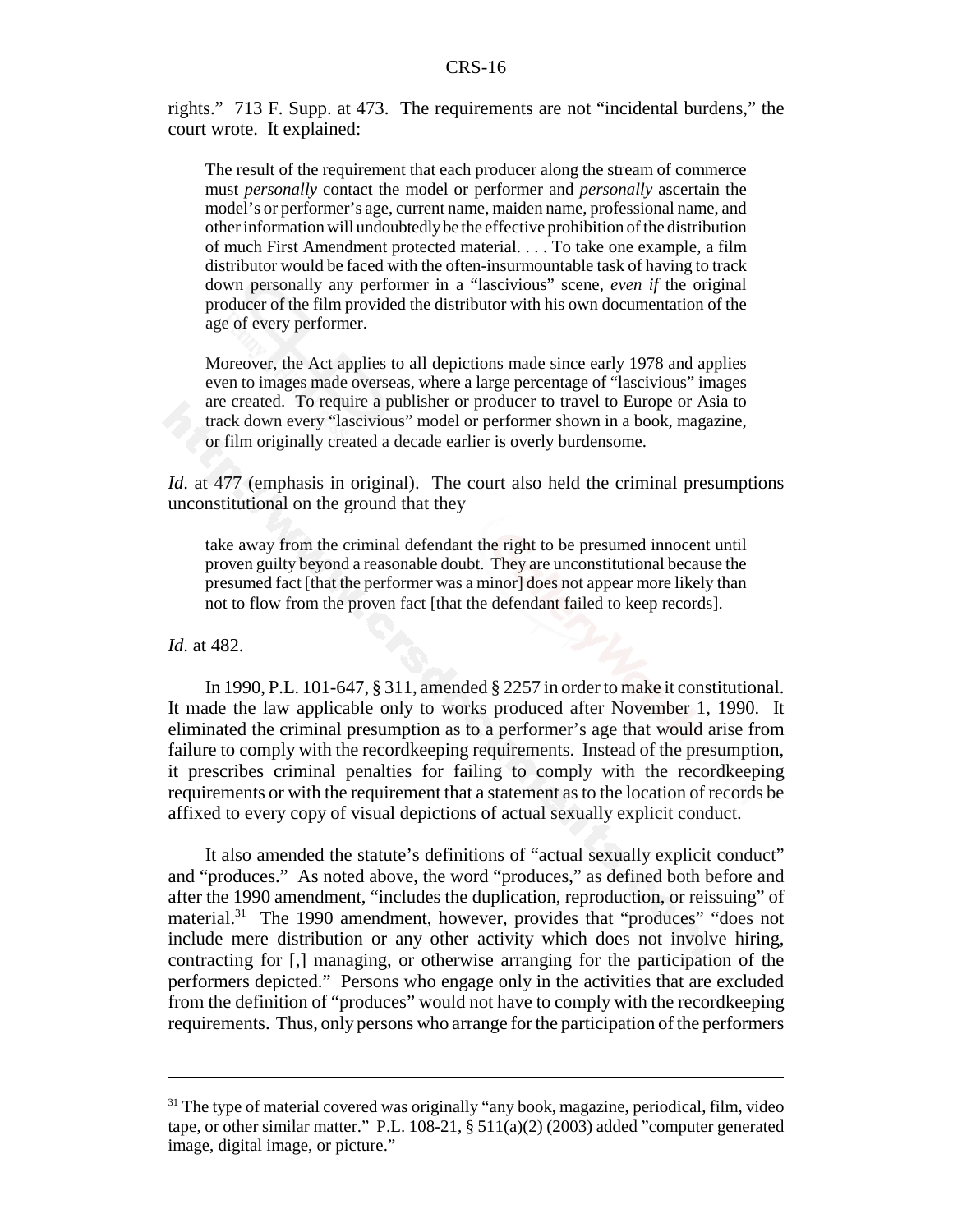#### CRS-17

depicted would have to contact them personally to ascertain their ages and the other information required.

In February, 1992, the D.C. Circuit found that the 1990 amendments "mooted the question whether the recordkeeping provisions of the Child Protection Act are constitutional," and consequently vacated the district court's holding that they were unconstitutional. *American Library Association v. Barr*, 956 F.2d 1178, 1186 (D.C. Cir. 1992).

In April, 1992, the Department of Justice issued a final rule implementing the statute.32 In May, 1992, in *American Library Association v. Barr*, a federal district court declared the new recordkeeping requirements unconstitutional and enjoined the government from enforcing the act "with respect to producers and distributors of any material who have satisfied themselves after due diligence that such material does not contain depictions of people under 18 years of age."<sup>33</sup> However, in 1994, United States Court of Appeals for the District of Columbia reversed, finding the statute constitutional.

The D.C. Circuit held that the recordkeeping requirements were content-neutral incidental restrictions on speech and met the intermediate level of scrutiny applicable to such restrictions.34 Although the statute discriminates on the basis of content in that it applies only to visual depictions of sexually explicit conduct, the court emphasized "the key role of the Government's purpose in determining whether a particular statute is content based or content neutral." *Id.* at 84. In this case, "Congress enacted the act not to regulate the content of sexually explicit materials, but to protect children by deterring the production and distribution of child pornography." *Id*. at 86. The court of appeals drew an analogy to *City of Renton v. Playtime Theaters, Inc.*, 475 U.S. 41 (1986), in which the Supreme Court upheld a zoning ordinance that "treats theaters that specialize in adult films differently from other kinds of theaters." *Id*. at 85. Although the ordinance discriminated on the basis of content, "the Court concluded that it was 'aimed not at the *content* of the films shown at "adult motion picture theaters," but rather at the *secondary effects* of such theaters on the surrounding community.'" *Id*. (emphasis in original).

<sup>32 57</sup> Fed. Reg. 15017 (1992), 28 C.F.R. Part 75.

<sup>33 794</sup> F.Supp. 412, 420 (D.D.C. 1992), *rev'd sub nom*. American Library Association v. Reno, 33 F.3d 78 (D.C. Cir. 1994), *cert. denied*, 515 U.S. 1158 (1995).

 $34$  The record keeping requirements apply to speech that is protected by the First Amendment, not just to child pornography. A statute that regulates protected speech on the basis of its content must pass "strict scrutiny" to be constitutional, which means that it must "promote a 'compelling interest' and employ 'the least restrictive means to further the articulated interest.' In contrast, 'regulations that are unrelated to the content of speech are subject to an intermediate level of scrutiny . . . .' Thus, 'content-neutral regulations that have an incidental effect on First Amendment rights will be upheld if they further an important or substantial governmental interest.'" 33 F.3d at 84 (citations omitted). Content-neutral regulations must be "narrowly tailored," but need not be the least restrictive means to further the governmental interest involved. Ward v. Rock Against Racism, 491 U.S. 781, 798-799 (1989).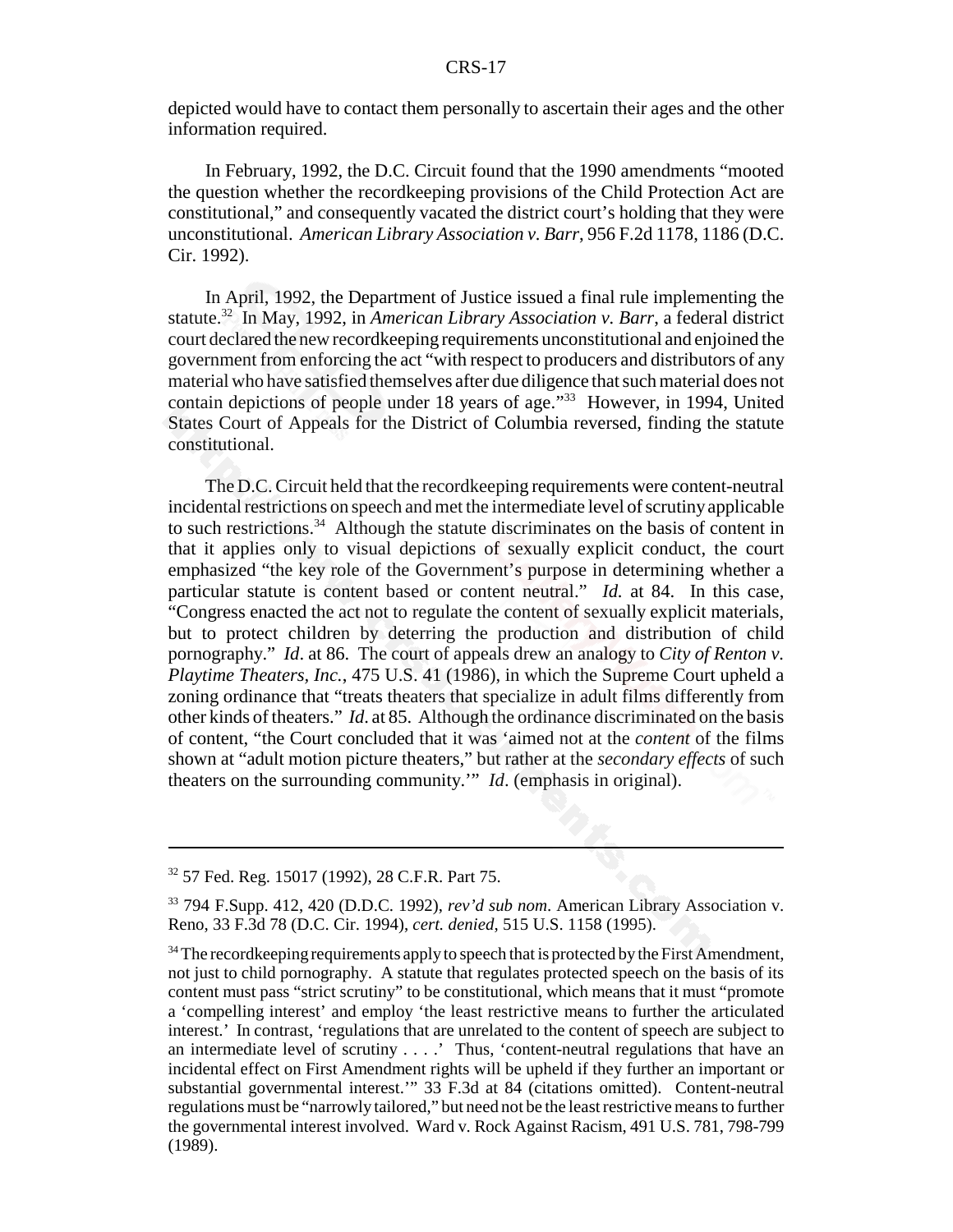Another federal appeals court denied a preliminary injunction against enforcement of § 2257, finding that the plaintiff had not demonstrated a substantial likelihood of success on its First Amendment claim. *Connection Distributing Co. v. Reno*, 154 F.3d 281 (6th Cir. 1998), *cert. denied*, 526 U.S. 1087 (1999).

**Section 2258. Failure to report child abuse**. This section, added in 1990 by P.L. 101-647, § 226(g)(1), provides that a person who, while engaged in a specified professional capacity or activity on federal land or in a federally operated or contracted facility, learns of facts that give him or her reason to suspect child abuse, and fails to make a timely report of it, shall be guilty of a Class B misdemeanor. The specified professionals are those described in 42 U.S.C. § 13031(b), and include, among others, medical personnel, social workers, teachers, law enforcement personnel, foster parents, and commercial film and photo processors.

**Section 2259. Mandatory restitution**. This section requires courts to order a defendant convicted of a federal child pornography crime to pay to the victim the full amount of the victim's losses.

**Section 2260. Production of sexually explicit depictions of a minor for importation into the United States**. 35 This section, added in 1994 by P.L. 103-322, § 160001, makes it a crime for a person, outside the United States, to employ, use, persuade, induce, entice, or coerce any minor to engage in, or transport a minor with the intent that the minor engage in, any sexually explicit conduct, for the purpose of producing a visual depiction of such conduct for importation into the United States or into waters within twelve miles of the coast of the United States. It also makes it a crime for a person, outside the United States, knowingly to receive, transport, ship, distribute, sell, or possess with the intent to transport, ship, sell, or distribute any visual depiction of a minor engaging in sexually explicit conduct (if the product involved the use of a minor engaging in sexually explicit conduct), intending that the visual depiction be imported into the United States or into waters within twelve miles of the coast of the United States.

#### **B. Children's Internet Protection Act<sup>36</sup>**

The Children's Internet Protection Act (CIPA), P.L. 106-554 (2000), 114 Stat. 2763A-335, amended three federal statutes to provide that a school or library may not use funds it receives under these statutes to purchase computers used to access the Internet, or to pay the direct costs of accessing the Internet, and may not receive universal service discounts (other than for telecommunications services), unless the school or library enforces a policy "that includes the operation of a technology protection measure" that blocks or filters minors' Internet access to visual depictions

<sup>&</sup>lt;sup>35</sup> When it was enacted, this section was numbered "2258," despite there already being a section with that number, but was renumbered "2260" by P.L.  $104-294$ ,  $\S$  601(i)(1).

 $36$  P.L. 106-554 incorporated H.R. 5666, 106<sup>th</sup> Congress, Title 17 of which is CIPA.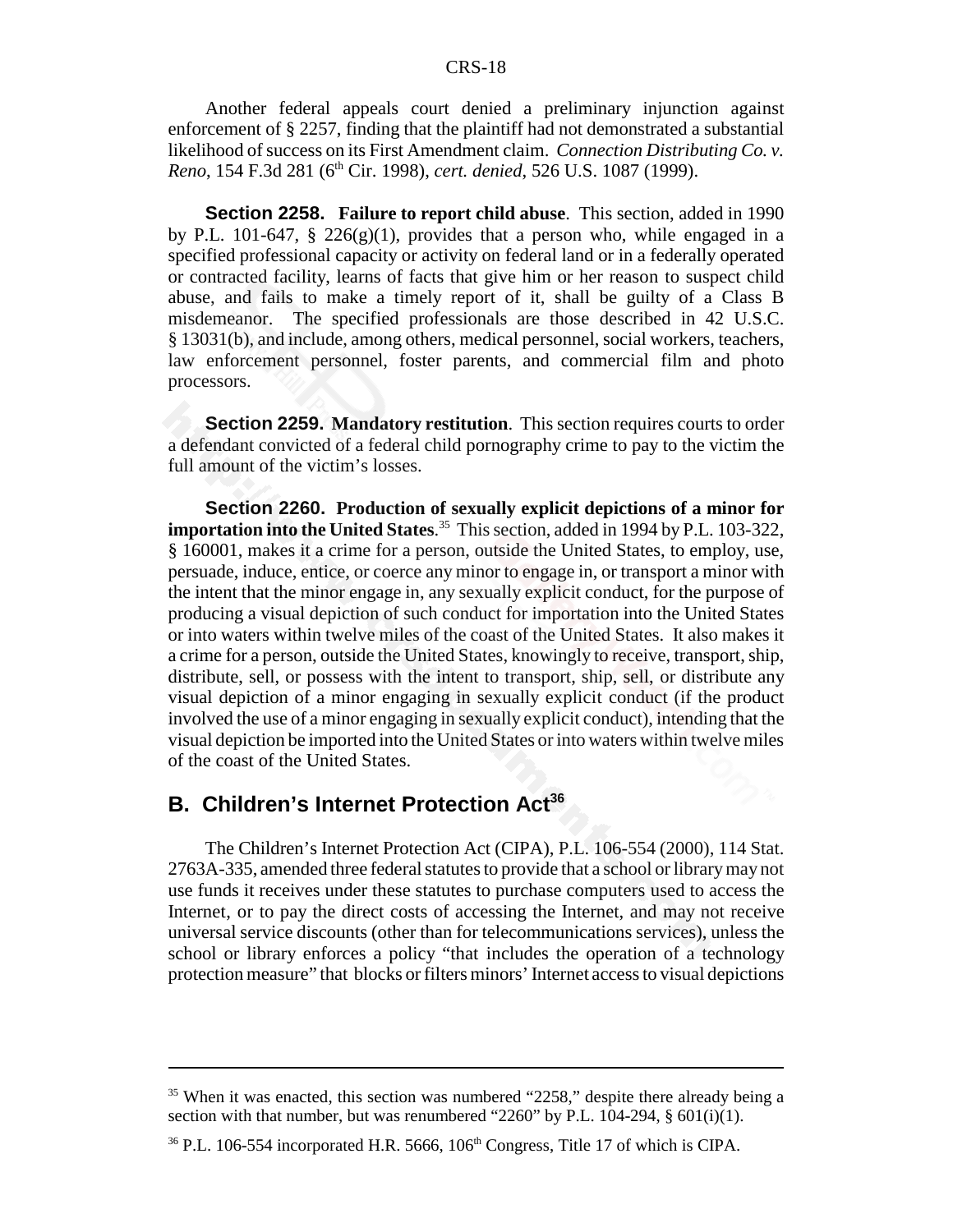#### CRS-19

that are obscene, child pornography, or harmful to minors; and that blocks or filters adults' Internet access to visual depictions that are obscene or child pornography.<sup>37</sup>

The sections of CIPA (1711 and 1712) that require schools and libraries to block or filter if they use federal funds for computers or for Internet access, provide that the blocking or filtering technology may be disabled "to enable access for bona fide research or other lawful purpose." The section of CIPA (1721) that requires schools and libraries to block or filter if they receive universal service discounts, provides that the blocking or filtering technology may be disabled "during use by an adult, to enable access for bona fide research or other lawful purpose."

Sections 1711, 1712, and 1721 all contain identical definitions of "child pornography,"which they define to have the meaning given such term in 18 U.S.C. § 2256, which is discussed above.

In *United States v. American Library Association*, a three-judge federal district court unanimously declared CIPA unconstitutional and enjoined its enforcement insofar as it applies to libraries.<sup>38</sup> The government to appealed directly to the Supreme Court, which, on June 23, 2003, reversed the district court, finding CIPA constitutional.39 The plurality opinion acknowledged "the tendency of filtering software to 'overblock' – that is, to erroneously block access to constitutionally protected speech that falls outside the categories that software users intend to block."40 It found, however, that, "[a]ssuming that such erroneous blocking presents constitutional difficulties, any such concerns are dispelled by the ease with which patrons may have the filtering software disabled."41 The plurality also found that CIPA does not deny a benefit to libraries that do not agree to use filters; rather, the statute "simply insist[s] that public funds be spent for the purposes for which they were authorized."<sup>42</sup>

<sup>&</sup>lt;sup>37</sup> Section 1711 amends Title III of the Elementary and Secondary Education Act of 1965, 20 U.S.C. §§ 6801 *et seq*. Section 1712 amends section 224 of the Museum and Library Services Act, 20 U.S.C. § 9134, which is part of the Library Services and Technology Act (LSTA), which is Title II of the Museum and Library Services Act. Section 1721 amends section 254(h) of the Communications Act of 1934, 47 U.S.C. § 254(h), which establishes the "universal service discount," or "E-rate," for schools and libraries.

 $38\,201$  F. Supp.2d 401 (E.D. Pa. 2002). The district court struck down § 1712(a)(2), which concerns LSTA funds, and § 1721(b) which concerns E-rate discounts for libraries. The provisions affecting schools were not challenged.

<sup>39 539</sup> U.S. 194 (2003).

<sup>&</sup>lt;sup>40</sup> *Id.* at 208. The three-judge court had found that "At least tens of thousands of pages of the indexable Web are overblocked by each of the filtering programs evaluated by experts in this case, even when considered against the filtering companies' own category definitions. Many erroneously blocked pages contain content that is completely innocuous for both adults and minors, and that no rational person could conclude matches the filtering companies' category definitions, such as 'pornography' or 'sex.'" 201 F. Supp.2d, at 449.

<sup>41</sup> *Id*. at 209.

<sup>42</sup> *Id*. at 211. A fuller analysis of the decision appears in CRS Report 95-804, *Obscenity and* (continued...)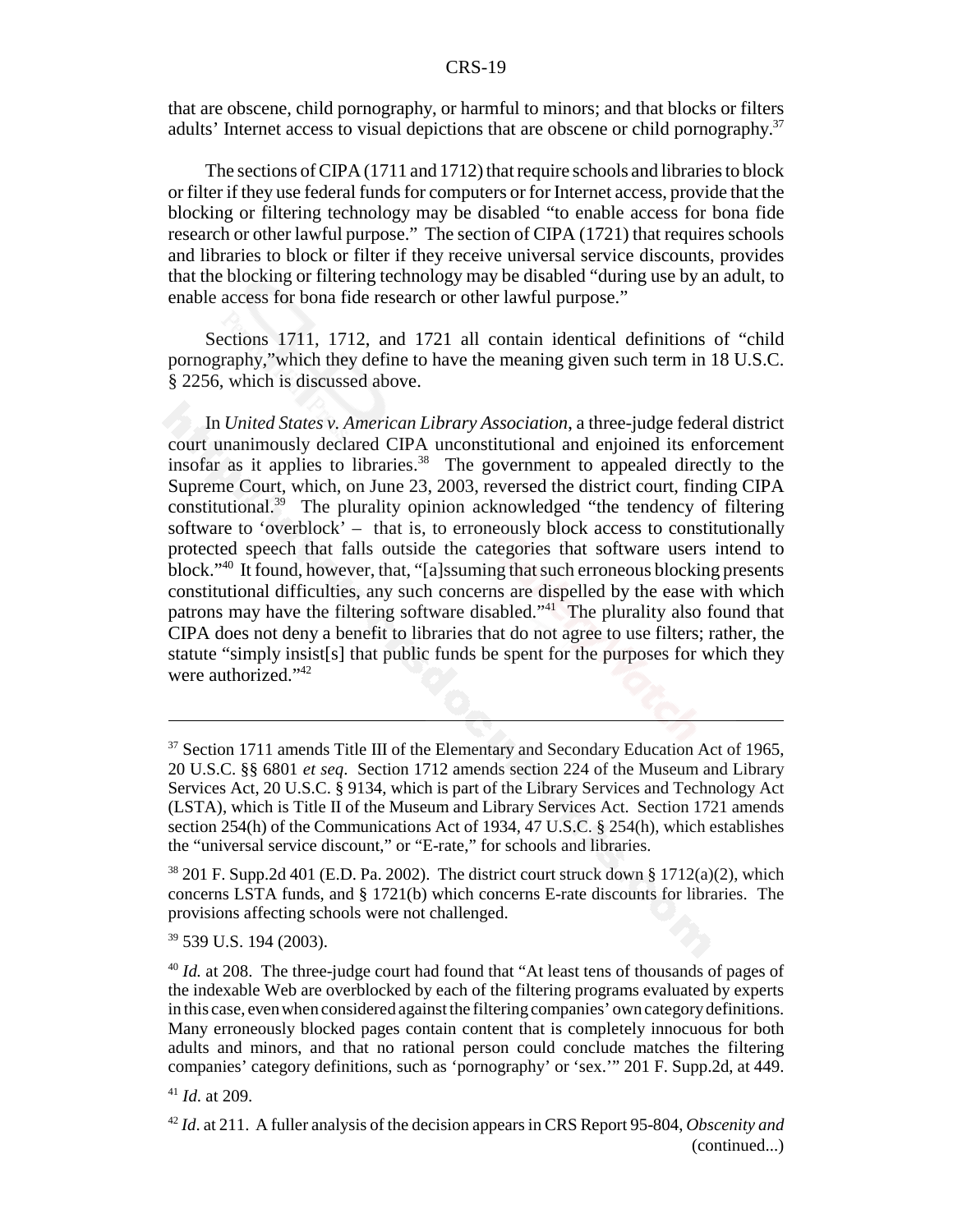#### **C. RICO**

In 1988, the Federal Racketeer Influenced and Corrupt Organizations Act (RICO), was amended by P.L. 100-690, § 7514, to add the child pornography crimes specified in 18 U.S.C. §§ 2251, 2251A, 2252 to the definition of "racketeering activity" in 18 U.S.C. § 1961(1)(B). In 1994, RICO was amended by P.L. 103-322, § 160001, to add the crimes specified in 18 U.S.C. § 2260 to the definition. RICO makes it a crime for any person employed by or associated with any "enterprise" engaged in or affecting interstate or foreign commerce to participate in the affairs of the enterprise "through a pattern of racketeering activity." 18 U.S.C. § 1962(c). A "pattern of racketeering activity" means at least two acts of racketeering activity within ten years (excluding any period of imprisonment). 18 U.S.C. § 1961(5). Thus, if a person engages in two such activities, which may include the child pornography offenses specified, he is subject to prosecution under RICO in addition to, or instead of, prosecution for the particular activities.

RICO also provides for criminal forfeiture (18 U.S.C. § 1963). In *Fort Wayne Books, Inc. v. Indiana*, 489 U.S. 46 (1989), the Supreme Court held that *pretrial* seizure, under the Indiana RICO statute, of books or other expressive materials, was unconstitutional. Although probable cause to believe that a person has committed a crime is sufficient to arrest him, "probable cause to believe that there are valid grounds for seizure is insufficient to interrupt the sale of presumptively protected books and films." *Id*. at 66. This presumption of First Amendment protection "is not rebutted until the claimed justification for seizing books or other publications is properly established in an adversary proceeding." *Id*. at 67. The Federal RICO statute, in any event, does not provide for pretrial seizure.<sup>43</sup>

In *Fort Wayne Books*, the Court did, however, uphold the constitutionality of including obscenity violations among the predicate offenses under a RICO statute. The Court rejected the argument "that the potential punishments available under the RICO law are so severe that the statute lacks a 'necessary sensitivity to first amendment rights.'" *Id*. at 57. Further, the Court held that such obscenity violations need not be "affirmed convictions on successive dates . . . in the same jurisdiction as that where the RICO charge is brought." *Id*. at 61.

The fact that the violations need not be affirmed convictions means that the obscenity violations may be proved as part of the RICO prosecution; no "warning shot" in the form of a prior conviction for obscenity is required. "As long as the standard of proof is the proper one with respect to all the elements of the RICO allegation – including proof, beyond a reasonable doubt, of the requisite number of constitutionally proscribable predicate acts – all of the relevant constitutional requirements have been met." *Id*.

 $42$  (...continued)

*Indecency: Constitutional Principles and Federal Statutes*.

 $43$  See, Fort Wayne Books, Inc. v. Indiana, 489 U.S. at 67 n.13.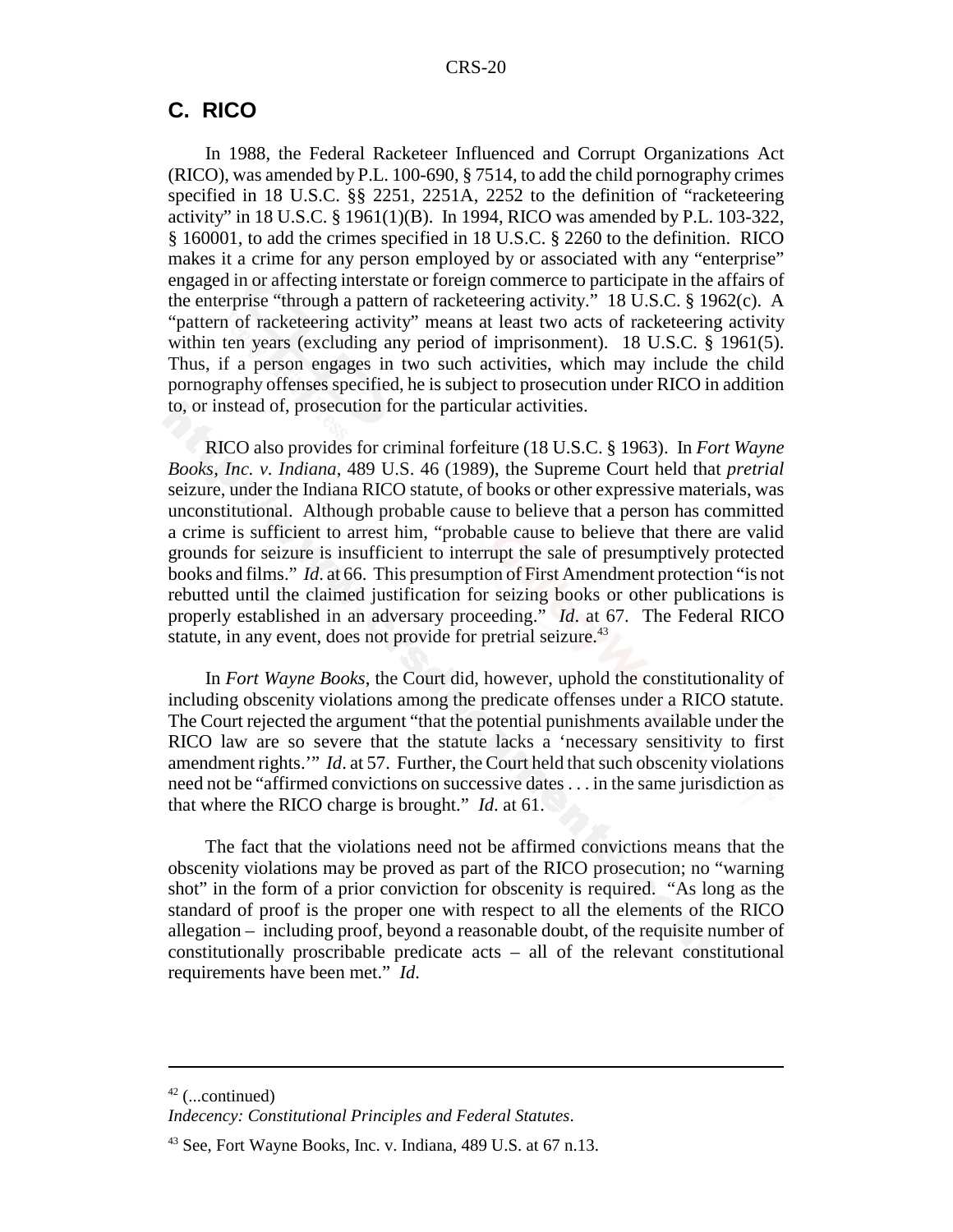There appears to be no reason why the principles the Court stated in *Fort Wayne Books* with respect to obscenity violations under RICO would not apply equally to child pornography violations.

In *Alexander v. United States*, 509 U.S. 544 (1993), the Supreme Court addressed a question it had left open in *Fort Wayne Books*: whether there are First Amendment limitations to RICO forfeitures of assets that consist of expressive materials that are otherwise protected by the First Amendment. The defendant in the case had been found guilty of selling four magazines and three videotapes that were obscene, and, on that basis, had been convicted under RICO. He was sentenced to six years in prison, fined \$100,000, and ordered to pay the cost of prosecution, incarceration, and supervised release. He was also ordered to forfeit all his wholesale and retail businesses, including more than a dozen stores and theaters dealing in sexually explicit material, all the assets of these businesses (i.e., expressive materials, whether or not obscene), and almost \$9 million. The government chose to destroy, rather than sell, the expressive material.

The Supreme Court rejected the argument that the forfeiture of expressive materials constitutes prior restraint, as the forfeiture order "does not *forbid* petitioner from engaging in any expressive activities in the future, nor does it require him to obtain prior approval for any expressive activities." *Id*. at 550-551 (emphasis in original). Consequently, the Court analyzed the forfeiture "under normal First Amendment standards," and could see no reason why, "if incarceration for six years and a fine of \$100,000 are permissible forms of punishment under the RICO statute, the challenged forfeiture of certain assets directly related to petitioner's racketeering activity is not. . . . [T]he First Amendment does not prohibit either stringent criminal sanctions for obscenity offenses or forfeiture of expressive materials as punishment for criminal conduct." *Id*. at 554.

The Court did, however, remand the case to the court of appeals to decide whether the forfeiture constituted an "excessive fine" under the Eighth Amendment. The same day, in *Austin v. United States*, 509 U.S. 602 (1993), the Court held that the Excessive Fines Clause of the Eighth Amendment applies to forfeitures of property imposed by criminal statutes.

#### **Recently Enacted Federal Legislation**

The Sex Crimes Against Children Prevention Act of 1995, P.L. 104-71, became law on December 23, 1995. It requires the United States Sentencing Commission to amend the sentencing guidelines to increase the penalties for offenses under 18 U.S.C. §§ 2251 and 2252 (which are discussed in this report), to increase the penalties under particular subdivisions of those sections if a computer was used to commit the crime, and to increase the penalty under 18 U.S.C. § 2423 (which prohibits transporting a minor in interstate or foreign commerce for the purpose of prostitution, and which is not discussed in this report). It would also require the Sentencing Commission, within 180 days after enactment of the bill, to submit a report to Congress concerning offenses involving child pornography and other sex offenses against children.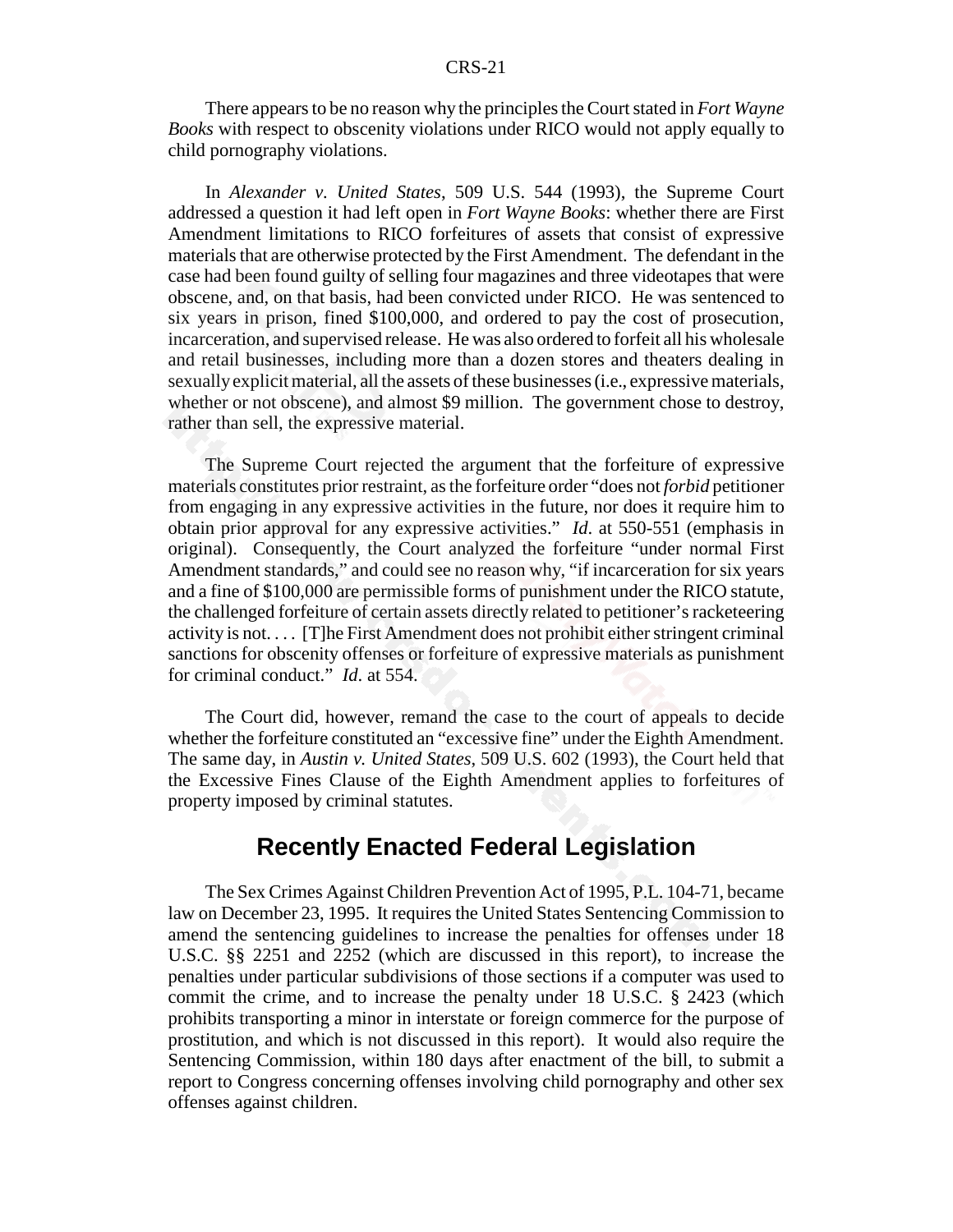Section 508 of the Communications Decency Act of 1996 (CDA), which is Title V of the Telecommunications Act of 1996, P.L. 104-104, amended 18 U.S.C. § 2422, which imposes up to five years' imprisonment on anyone who "knowingly persuades, induces, entices, or coerces any individual to travel in interstate or foreign commerce . . . to engage in prostitution or in any sexual activity for which any person can be charged with a criminal offense" (and which is not discussed in this report). The 1996 amendment added a subsection imposing up to ten years' imprisonment on anyone who, "using any facility or means of interstate or foreign commerce . . . knowingly persuades, induces, entices, or coerces any individual who has not attained the age of 18 years to engage in prostitution or any sexual act for which any person may be criminally prosecuted . . . ."

The Child Pornography Prevention Act of 1996 (CPPA), P.L. 104-208, 110 Stat. 3009-26, added 18 U.S.C. § 2252A and added a definition of "child pornography" to 18 U.S.C. § 2256. These provisions banned child pornography even when no actual minor was used to produce it. In *Ashcroft v. Free Speech Coalition* (2002), the Supreme Court declared this provision unconstitutional to the extent that it prohibited pictures that were not produced with actual minors.

The Protection of Children From Sexual Predators Act of 1998, P.L. 105-314, included some sections relating to child pornography. These amended 18 U.S.C. §§ 2252, 2252A, 2253, 2254, and 2255; these amendments are noted in this report in the summaries of these sections. In addition, P.L. 105-314, § 604, added § 227 to the Victims of Child Abuse Act of 1990, 42 U.S.C. §§ 13001 *et seq*. Section 227 provides, in part: "Whoever, while engaged in providing an electronic communication service [as defined at 18 U.S.C. § 2510] or a remote computing service [as defined at 18 U.S.C. § 2711] to the public, through a facility or means of interstate or foreign commerce, obtains knowledge of facts or circumstances from which a violation of section 2251, 2251A, 2252, 2252A, or 2260 of title 18, United States Code, involving child pornography (as defined in section 2256 of that title), is apparent, shall, as soon as reasonably possible, make a report of such facts or circumstances to a law enforcement agency or agencies designated by the Attorney General."

The Children's Internet Protection Act (CIPA), P.L. 106-554 (2000), amended three federal statutes to provide that a school or library may not use funds it receives under these statutes to purchase computers used to access the Internet, or to pay the direct costs of accessing the Internet, and may not receive universal service discounts, unless the school or library enforces a policy to block or filter minors' Internet access to visual depictions that are obscene, child pornography, or harmful to minors; and enforces a policy to block or filter adults' Internet access to visual depictions that are obscene or child pornography. Filters may be disabled, however, "for bona fide research or other lawful purpose." On June 23, 2003, the Supreme Court held CIPA constitutional.

The Prosecutorial Remedies and Other Tools to end the Exploitation of Children Today Act of 2003, or the PROTECT Act, Public Law 108-21, amended 18 U.S.C. § 2252A to make prohibit any "digital image, computer image, or computergenerated image that is, or is indistinguishable from, that of a minor engaging in sexually explicit conduct," even if no actual minor was used to produce the image.